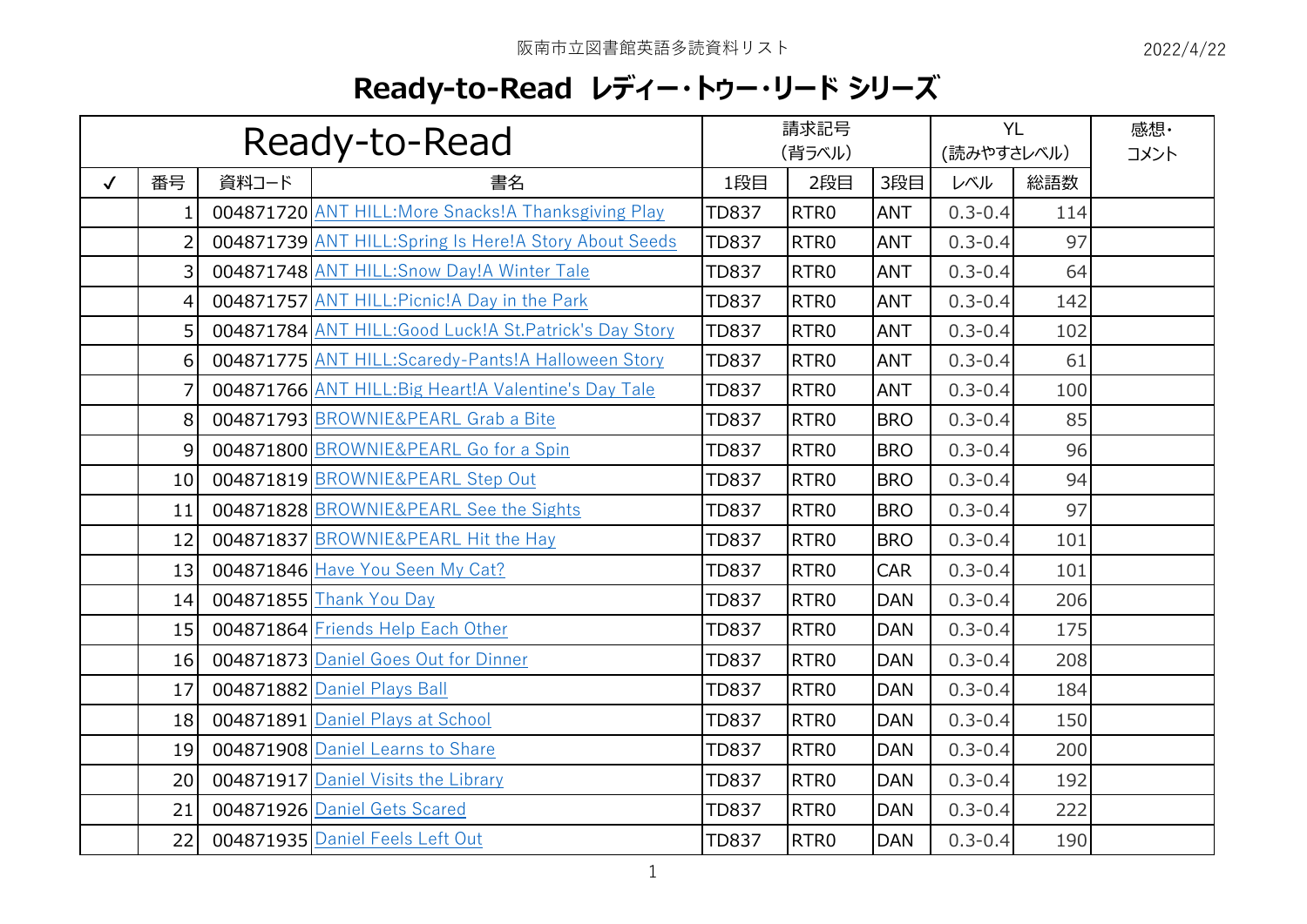|              |                 |       | Ready-to-Read                                         |              | 請求記号<br>(背ラベル)   |            | <b>YL</b><br>(読みやすさレベル) |     | 感想·<br>コメント |
|--------------|-----------------|-------|-------------------------------------------------------|--------------|------------------|------------|-------------------------|-----|-------------|
| $\checkmark$ | 番号              | 資料コード | 書名                                                    | 1段目          | 2段目              | 3段目        | レベル                     | 総語数 |             |
|              | 23              |       | 004871944 FLOAT FLUTTER                               | <b>TD837</b> | RTR0             | <b>FLO</b> | $0.3 - 0.4$             | 23  |             |
|              | 24              |       | 004871953 Miffy at the Library                        | <b>TD837</b> | RTR <sub>0</sub> | <b>MIF</b> | $0.3 - 0.4$             | 224 |             |
|              | 25              |       | 004871962 Miffy Rides a Bike                          | <b>TD837</b> | RTR0             | <b>MIF</b> | $0.3 - 0.4$             | 176 |             |
|              | 26              |       | 004871971 MOUSE LOVES Love                            | <b>TD837</b> | RTR <sub>0</sub> | <b>MOU</b> | $0.3 - 0.4$             | 182 |             |
|              | 27              |       | 004871980 MOUSE LOVES SPRING                          | <b>TD837</b> | RTR <sub>0</sub> | <b>MOU</b> | $0.3 - 0.4$             | 155 |             |
|              | 28              |       | 004871990 MOUSE LOVES SUMMER                          | <b>TD837</b> | RTR <sub>0</sub> | <b>MOU</b> | $0.3 - 0.4$             | 184 |             |
|              | 29              |       | 004872001 MOUSE LOVES SNOW                            | <b>TD837</b> | RTR <sub>0</sub> | <b>MOU</b> | $0.3 - 0.4$             | 120 |             |
|              | 30 <sup>°</sup> |       | 004872010 Mouse Loves School                          | <b>TD837</b> | RTR0             | MOU        | $0.3 - 0.4$             | 133 |             |
|              | 31              |       | 004872020 MOUSE LOVES FALL                            | <b>TD837</b> | RTR0             | <b>MOU</b> | $0.3 - 0.4$             | 187 |             |
|              | 32              |       | 004872039 MY FIRST Gymnastics Class                   | <b>TD837</b> | RTR <sub>0</sub> | <b>MYF</b> | $0.3 - 0.4$             | 419 |             |
|              | 33              |       | 004872048 MY FIRST Ballet Class                       | <b>TD837</b> | RTR0             | <b>MYF</b> | $0.3 - 0.4$             | 420 |             |
|              | 34              |       | 004872057 MY FIRST Swim Class                         | <b>TD837</b> | RTR <sub>0</sub> | <b>MYF</b> | $0.3 - 0.4$             | 159 |             |
|              | 35              |       | 004872066 MY FIRST Soccer Game                        | <b>TD837</b> | RTR <sub>0</sub> | <b>MYF</b> | $0.3 - 0.4$             | 422 |             |
|              | 36              |       | 004872075 MY FIRST Karate Class                       | <b>TD837</b> | RTR <sub>0</sub> | <b>MYF</b> | $0.3 - 0.4$             | 543 |             |
|              | 37              |       | 004872084 MY FIRST Yoga Class                         | <b>TD837</b> | RTR <sub>0</sub> | <b>MYF</b> | $0.3 - 0.4$             | 474 |             |
|              | 38              |       | 004872093 My Friend Lucky                             | <b>TD837</b> | RTR <sub>0</sub> | <b>MYF</b> | $0.3 - 0.4$             | 50  |             |
|              | 39              |       | 004872100 The adventures of Otto:See Pip Flap         | <b>TD837</b> | RTR <sub>0</sub> | <b>OTT</b> | $0.3 - 0.4$             | 74  |             |
|              | 40              |       | 004872119 The adventures of Otto:Go, Otto, Go!        | <b>TD837</b> | RTR <sub>0</sub> | <b>OTT</b> | $0.3 - 0.4$             | 79  |             |
|              | 41              |       | 004872128 The adventures of Otto:See Otto             | <b>TD837</b> | RTR0             | <b>OTT</b> | $0.3 - 0.4$             | 67  |             |
|              | 42              |       | 004872137 The adventures of Otto: Swing, Otto, Swing! | <b>TD837</b> | RTR0             | <b>OTT</b> | $0.3 - 0.4$             | 71  |             |
|              | 43              |       | 004872146 PARTY PIGS!                                 | <b>TD837</b> | RTR0             | <b>PAR</b> | $0.3 - 0.4$             | 77  |             |
|              | 44              |       | 004872155 Puppy Mudge Takes a Bath                    | <b>TD837</b> | RTR <sub>0</sub> | <b>PUP</b> | $0.3 - 0.4$             | 103 |             |
|              | 45              |       | 004872164 Puppy Mudge Has a Snack                     | <b>TD837</b> | RTR <sub>0</sub> | <b>PUP</b> | $0.3 - 0.4$             | 116 |             |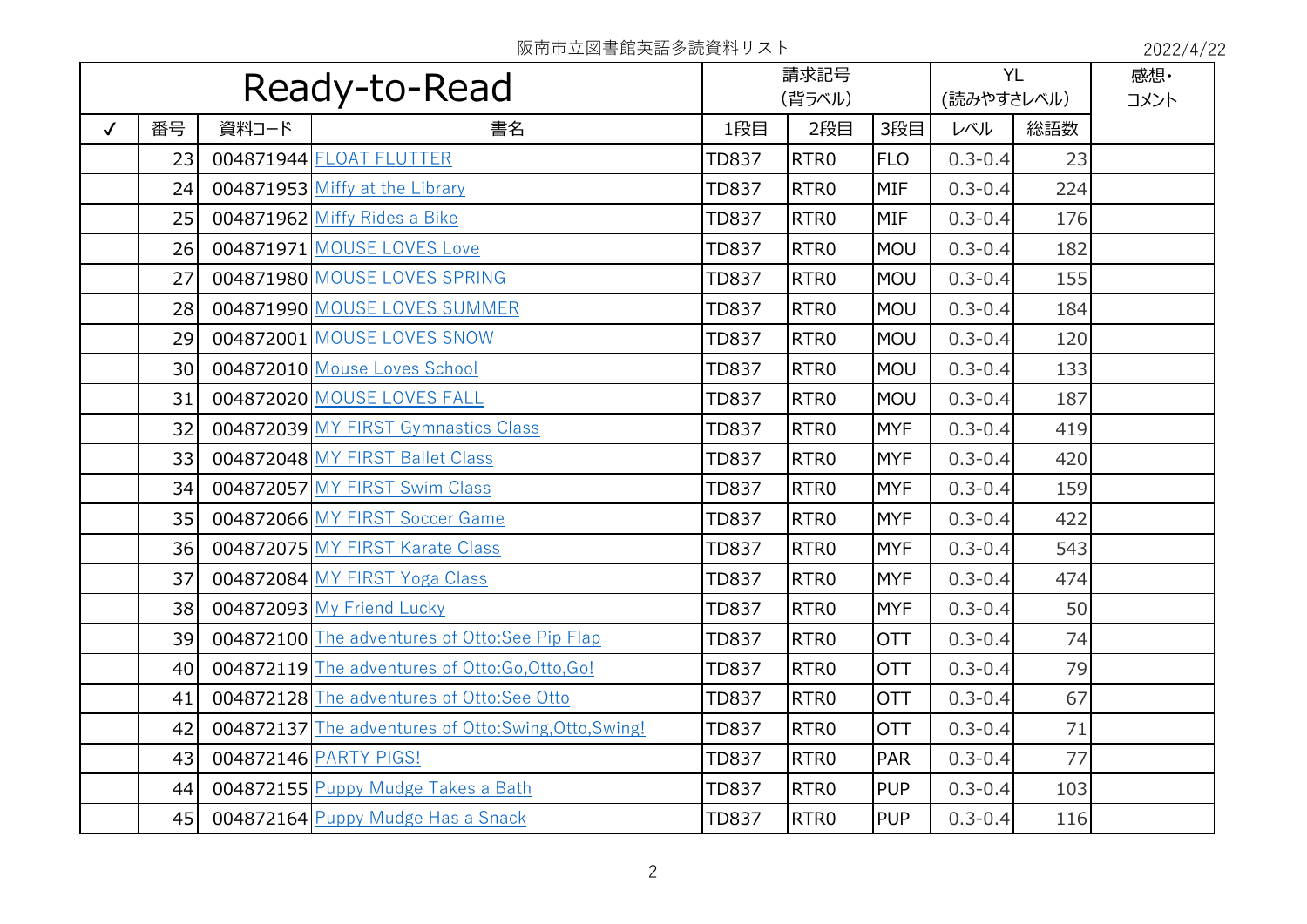|              |    |                   | Ready-to-Read                                       |              | 請求記号             |            |             | <b>YL</b> | 感想·  |
|--------------|----|-------------------|-----------------------------------------------------|--------------|------------------|------------|-------------|-----------|------|
|              |    |                   |                                                     |              | (背ラベル)           |            | (読みやすさレベル)  |           | コメント |
| $\checkmark$ | 番号 | 資料コード             | 書名                                                  | 1段目          | 2段目              | 3段目        | レベル         | 総語数       |      |
|              | 46 |                   | 004872173 SPACE COWS                                | <b>TD837</b> | RTR0             | <b>SPA</b> | $0.3 - 0.4$ | 134       |      |
|              | 47 |                   | 004872182 Twins in the Park                         | <b>TD837</b> | RTR <sub>0</sub> | <b>TWI</b> | $0.3 - 0.4$ | 61        |      |
|              | 48 |                   | 004872191 MYSTERY IN GABBA LAND                     | <b>TD837</b> | RTR <sub>0</sub> | <b>YOG</b> | $0.3 - 0.4$ | 200       |      |
|              | 49 |                   | 004872208 SPRING SHOWERS                            | <b>TD837</b> | RTR <sub>0</sub> | <b>YOG</b> | $0.3 - 0.4$ | 129       |      |
|              | 50 |                   | 004872217 A BEST FRIEND FOR FOOFA                   | <b>TD837</b> | RTR0             | <b>YOG</b> | $0.3 - 0.4$ | 103       |      |
|              | 51 |                   | 004872226 FRIENDS ARE FUN!                          | <b>TD837</b> | RTR <sub>0</sub> | <b>YOG</b> | $0.3 - 0.4$ | 141       |      |
|              | 52 |                   | 004872235 AFTER-SCHOOL SPORTS CLUB: Touchdown!      | <b>TD837</b> | RTR1             | <b>AFT</b> | $0.5 - 0.7$ | 175       |      |
|              | 53 |                   | 004872244 AFTER-SCHOOL SPORTS CLUB: Time for T-ball | <b>TD837</b> | RTR1             | <b>AFT</b> | $0.5 - 0.7$ | 300       |      |
|              | 54 | 004872253         | AFTER-SCHOOL SPORTS CLUB:Let's Go<br>Skating!       | <b>TD837</b> | RTR1             | <b>AFT</b> | $0.5 - 0.7$ | 255       |      |
|              | 55 |                   | 004872262 AFTER-SCHOOL SPORTS CLUB:SOCCER DAY       | <b>TD837</b> | RTR1             | <b>AFT</b> | $0.5 - 0.7$ | 349       |      |
|              | 56 | 004872271 Wind    |                                                     | <b>TD837</b> | RTR1             | <b>BAU</b> | $0.5 - 0.7$ | 174       |      |
|              | 57 | 004872280 Rain    |                                                     | <b>TD837</b> | RTR1             | <b>BAU</b> | $0.5 - 0.7$ | 129       |      |
|              | 58 | 004872290 Clouds  |                                                     | <b>TD837</b> | RTR1             | <b>BAU</b> | $0.5 - 0.7$ | 168       |      |
|              | 59 | 004872306 Snow    |                                                     | <b>TD837</b> | RTR1             | <b>BAU</b> | $0.5 - 0.7$ | 161       |      |
|              | 60 | 004872315 Sun     |                                                     | <b>TD837</b> | RTR1             | <b>BAU</b> | $0.5 - 0.7$ | 199       |      |
|              | 61 | 004872324 Rainbow |                                                     | <b>TD837</b> | RTR1             | <b>BAU</b> | $0.5 - 0.7$ | 256       |      |
|              | 62 |                   | 004872333 Bitsy Bee Goes to SHOOL                   | <b>TD837</b> | RTR1             | <b>BUG</b> | $0.5 - 0.7$ | 250       |      |
|              | 63 |                   | 004872342 A Snowy Day in BUGLAND!                   | <b>TD837</b> | RTR1             | <b>BUG</b> | $0.5 - 0.7$ | 233       |      |
|              | 64 |                   | 004872351 Springtime in BUGLAND                     | <b>TD837</b> | RTR1             | <b>BUG</b> | $0.5 - 0.7$ | 246       |      |
|              | 65 |                   | 004872360 Bugs at the BEACH                         | <b>TD837</b> | RTR1             | <b>BUG</b> | $0.5 - 0.7$ | 258       |      |
|              | 66 |                   | 004872370 Busy Bug Builds a Fort                    | <b>TD837</b> | RTR1             | <b>BUG</b> | $0.5 - 0.7$ | 295       |      |
|              | 67 |                   | 004872389 MERRY CHRISTMAS, BUGS!                    | <b>TD837</b> | RTR1             | <b>BUG</b> | $0.5 - 0.7$ | 270       |      |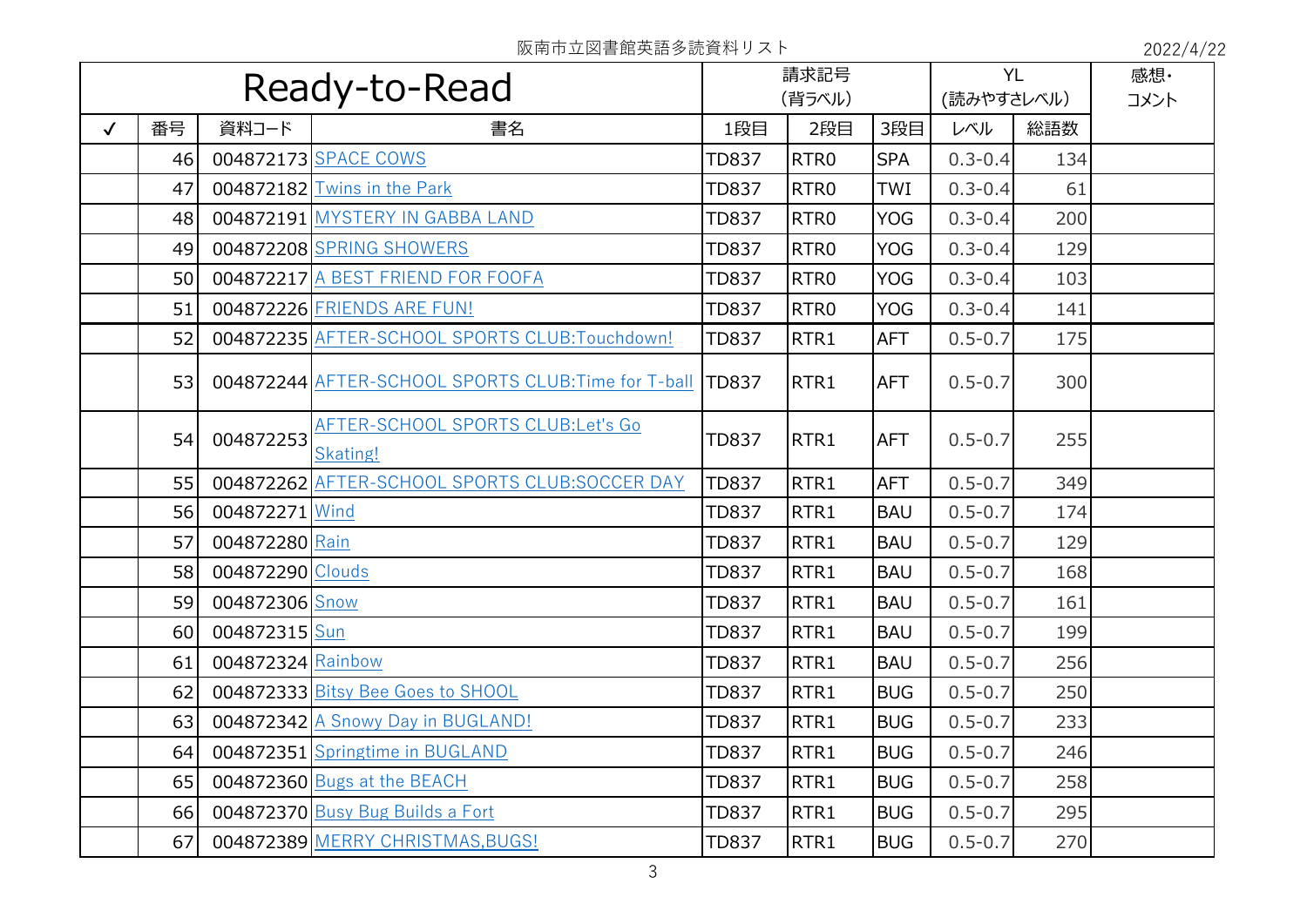|              |    |                      | Ready-to-Read                                |              | 請求記号<br>(背ラベル) |            | <b>YL</b><br>(読みやすさレベル) |     | 感想·<br>コメント |
|--------------|----|----------------------|----------------------------------------------|--------------|----------------|------------|-------------------------|-----|-------------|
| $\checkmark$ | 番号 | 資料コード                | 書名                                           | 1段目          | 2段目            | 3段目        | レベル                     | 総語数 |             |
|              | 68 |                      | 004872398 BUNNY WILL NOT SMILE!              | <b>TD837</b> | RTR1           | <b>BUN</b> | $0.5 - 0.7$             | 209 |             |
|              | 69 |                      | 004872404 The Greedy Python                  | <b>TD837</b> | RTR1           | <b>CAR</b> | $0.5 - 0.7$             | 242 |             |
|              | 70 |                      | 004872413 Rooster Is Off to See the World    | <b>TD837</b> | RTR1           | <b>CAR</b> | $0.5 - 0.7$             | 537 |             |
|              | 71 |                      | 004872422 Pancakes, Pancakes!                | <b>TD837</b> | RTR1           | <b>CAR</b> | $0.5 - 0.7$             | 293 |             |
|              | 72 |                      | 004872431 DiNo School: Pete Can Fly!         | <b>TD837</b> | RTR1           | <b>DIN</b> | $0.5 - 0.7$             | 268 |             |
|              | 73 |                      | 004872440 DiNo School:Say Cheese, Teddy Rex! | <b>TD837</b> | RTR1           | <b>DIN</b> | $0.5 - 0.7$             | 250 |             |
|              | 74 |                      | 004872450 DiNo School: Meet Teddy Rex!       | <b>TD837</b> | RTR1           | <b>DIN</b> | $0.5 - 0.7$             | 294 |             |
|              | 75 |                      | 004872469 DOOZERS Stick with It              | <b>TD837</b> | RTR1           | <b>DOO</b> | $0.5 - 0.7$             | 351 |             |
|              | 76 |                      | 004872478 DOOZERS Have Green Thumbs          | <b>TD837</b> | RTR1           | DOO        | $0.5 - 0.7$             | 368 |             |
|              | 77 |                      | 004872487 DOOZERS Catch a Ride               | <b>TD837</b> | RTR1           | DOO        | $0.5 - 0.7$             | 372 |             |
|              | 78 | 004872496 Doodle Dog |                                              | <b>TD837</b> | RTR1           | DOO        | $0.5 - 0.7$             | 221 |             |
|              | 79 |                      | 004872502 Doodle Dog:Granny Doodle Day       | <b>TD837</b> | RTR1           | <b>DOO</b> | $0.5 - 0.7$             | 177 |             |
|              | 80 |                      | 004872511 Eloise and the Very Secret Room    | <b>TD837</b> | RTR1           | <b>ELO</b> | $0.5 - 0.6$             | 256 |             |
|              | 81 |                      | 004872520 Eloise at the Wedding              | <b>TD837</b> | RTR1           | <b>ELO</b> | $0.5 - 0.6$             | 247 |             |
|              | 82 |                      | 004872530 Eloise and the Snowman             | <b>TD837</b> | RTR1           | <b>ELO</b> | $0.5 - 0.6$             | 232 |             |
|              | 83 |                      | 004872549 Eloise and the Dinosaurs           | <b>TD837</b> | RTR1           | <b>ELO</b> | $0.5 - 0.6$             | 174 |             |
|              | 84 |                      | 004872558 Eloise Has a Lesson                | <b>TD837</b> | RTR1           | <b>ELO</b> | $0.5 - 0.6$             | 183 |             |
|              | 85 |                      | 004872567 Eloise and the Big Parade          | <b>TD837</b> | RTR1           | <b>ELO</b> | $0.5 - 0.6$             | 221 |             |
|              | 86 |                      | 004872576 Eloise's Summer Vacation           | <b>TD837</b> | RTR1           | <b>ELO</b> | $0.5 - 0.6$             | 212 |             |
|              | 87 |                      | 004872585 Eloise's Pirate Adventure          | <b>TD837</b> | RTR1           | <b>ELO</b> | $0.5 - 0.6$             | 238 |             |
|              | 88 |                      | 004872594 Eloise at the Ball Game            | <b>TD837</b> | RTR1           | <b>ELO</b> | $0.5 - 0.6$             | 350 |             |
|              | 89 |                      | 004872600 Eloise Decorates for Christmas     | <b>TD837</b> | RTR1           | <b>ELO</b> | $0.5 - 0.6$             | 217 |             |
|              | 90 |                      | 004872610 Eloise's New Bonnet                | <b>TD837</b> | RTR1           | <b>ELO</b> | $0.5 - 0.6$             | 238 |             |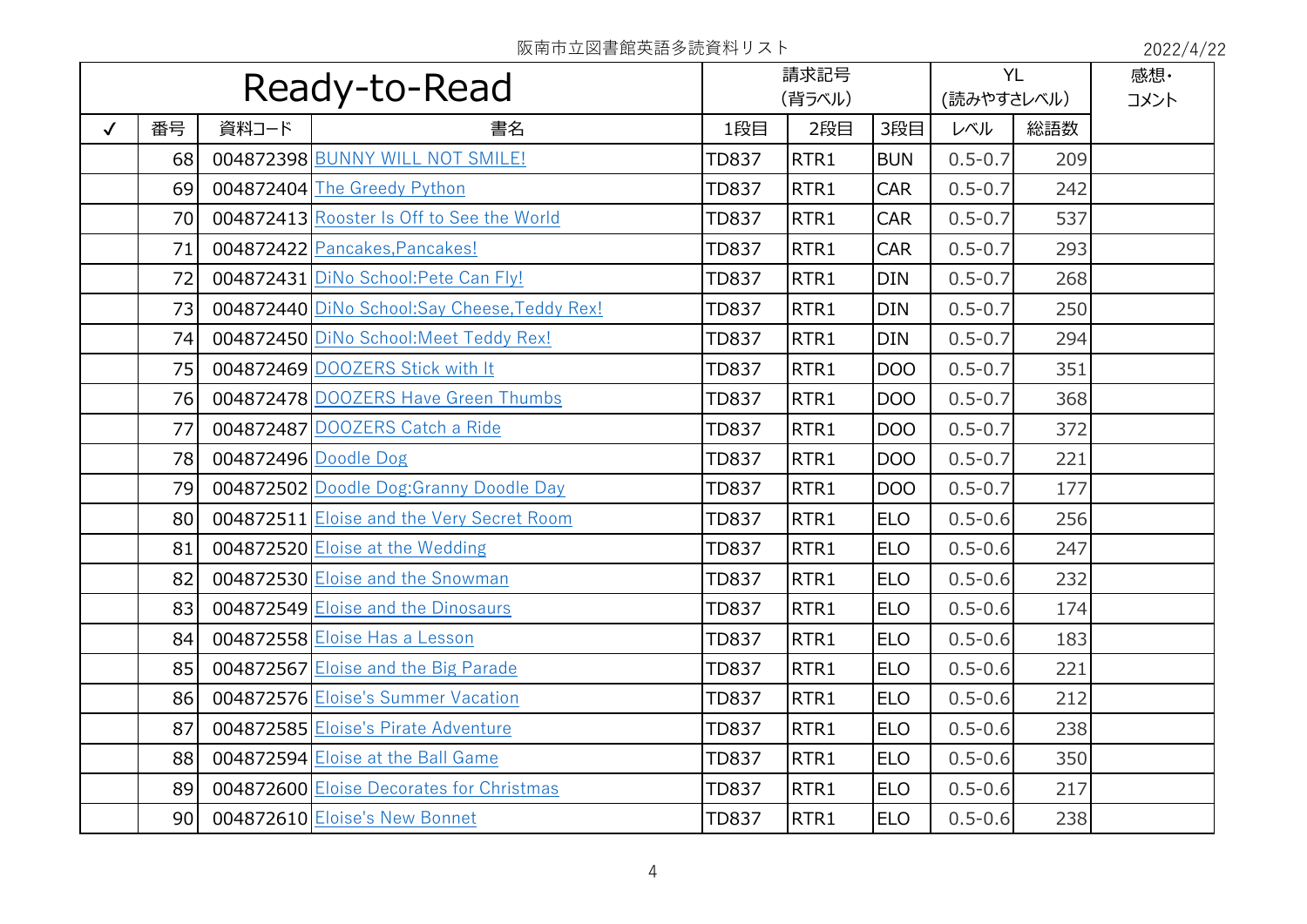|              |     |           | Ready-to-Read                                              |              | 請求記号<br>(背ラベル) |            | (読みやすさレベル)  | <b>YL</b> | 感想·<br>コメント |
|--------------|-----|-----------|------------------------------------------------------------|--------------|----------------|------------|-------------|-----------|-------------|
| $\checkmark$ | 番号  | 資料コード     | 書名                                                         | 1段目          | 2段目            | 3段目        | レベル         | 総語数       |             |
|              | 91  |           | 004872629 Eloise Breaks Some Eggs                          | <b>TD837</b> | RTR1           | <b>ELO</b> | $0.5 - 0.6$ | 223       |             |
|              | 92  |           | 004872638 EMMETT and the Bright Blue Cape                  | <b>TD837</b> | RTR1           | <b>EMM</b> | $0.5 - 0.7$ | 279       |             |
|              | 93  |           | 004872647 Flower Wings: Violet fairy Gets her Wings        | <b>TD837</b> | RTR1           | <b>FLO</b> | $0.5 - 0.7$ | 277       |             |
|              | 94  |           | 004872656 Flower Wings: Marigold Fairy Makes a Friend      | <b>TD837</b> | RTR1           | <b>FLO</b> | $0.5 - 0.7$ | 235       |             |
|              | 95  | 004872665 | Friday the Scaredy Cat: The Scariest Day<br>EverSo Far     | <b>TD837</b> | RTR1           | <b>FRI</b> | $0.5 - 0.7$ | 316       |             |
|              | 96  |           | 004872674 Friday the Scaredy Cat                           | <b>TD837</b> | RTR1           | <b>FRI</b> | $0.5 - 0.7$ | 250       |             |
|              | 97  |           | 004872683 Friday the Scaredy Cat: Playdates Are Not Scary! | <b>TD837</b> | RTR1           | <b>FRI</b> | $0.5 - 0.7$ | 307       |             |
|              | 98  |           | 004872692 INCH AND ROLY Make a Wish                        | <b>TD837</b> | RTR1           | <b>INC</b> | $0.6 - 0.8$ | 283       |             |
|              | 99  | 004872709 | <b>INCH AND ROLY and the Very Small Hiding</b><br>Place    | <b>TD837</b> | RTR1           | <b>INC</b> | $0.6 - 0.8$ | 314       |             |
|              | 100 |           | 004872718 INCH AND ROLY and the Sunny Day Scare            | <b>TD837</b> | RTR1           | <b>INC</b> | $0.6 - 0.8$ | 225       |             |
|              | 101 |           | 004872727 Johnny Aooleseed                                 | <b>TD837</b> | RTR1           | <b>JOH</b> | $0.6 - 0.8$ | 217       |             |
|              | 102 | 004872736 | Jon Scieszka's TRUCKTOWN:THE SPOOKY<br><b>TIRE</b>         | <b>TD837</b> | RTR1           | <b>JON</b> | $0.5 - 0.6$ | 101       |             |
|              | 103 | 004872745 | Jon Scieszka's TRUCKTOWN:SNOW<br>TRUCKING!                 | <b>TD837</b> | RTR1           | <b>JON</b> | $0.5 - 0.6$ | 120       |             |
|              | 104 |           | 004872754 Jon Scieszka's TRUCKTOWN:UH-OH, MAX              | <b>TD837</b> | RTR1           | <b>JON</b> | $0.5 - 0.6$ | 114       |             |
|              | 105 | 004872763 | Jon Scieszka's<br>TRUCKTOWN:ZOOM!BOOM!BULLY                | <b>TD837</b> | RTR1           | <b>JON</b> | $0.5 - 0.6$ | 106       |             |
|              | 106 |           | 004872772 Jon Scieszka's TRUCKTOWN:PETE'S PARTY            | <b>TD837</b> | RTR1           | <b>JON</b> | $0.5 - 0.6$ | 97        |             |
|              | 107 |           | 004872781 Katy Duck Meets the Babysitter                   | <b>TD837</b> | RTR1           | <b>KAT</b> | $0.5 - 0.6$ | 318       |             |
|              | 108 |           | 004872790 Starring Katy Duck                               | <b>TD837</b> | RTR1           | <b>KAT</b> | $0.5 - 0.6$ | 310       |             |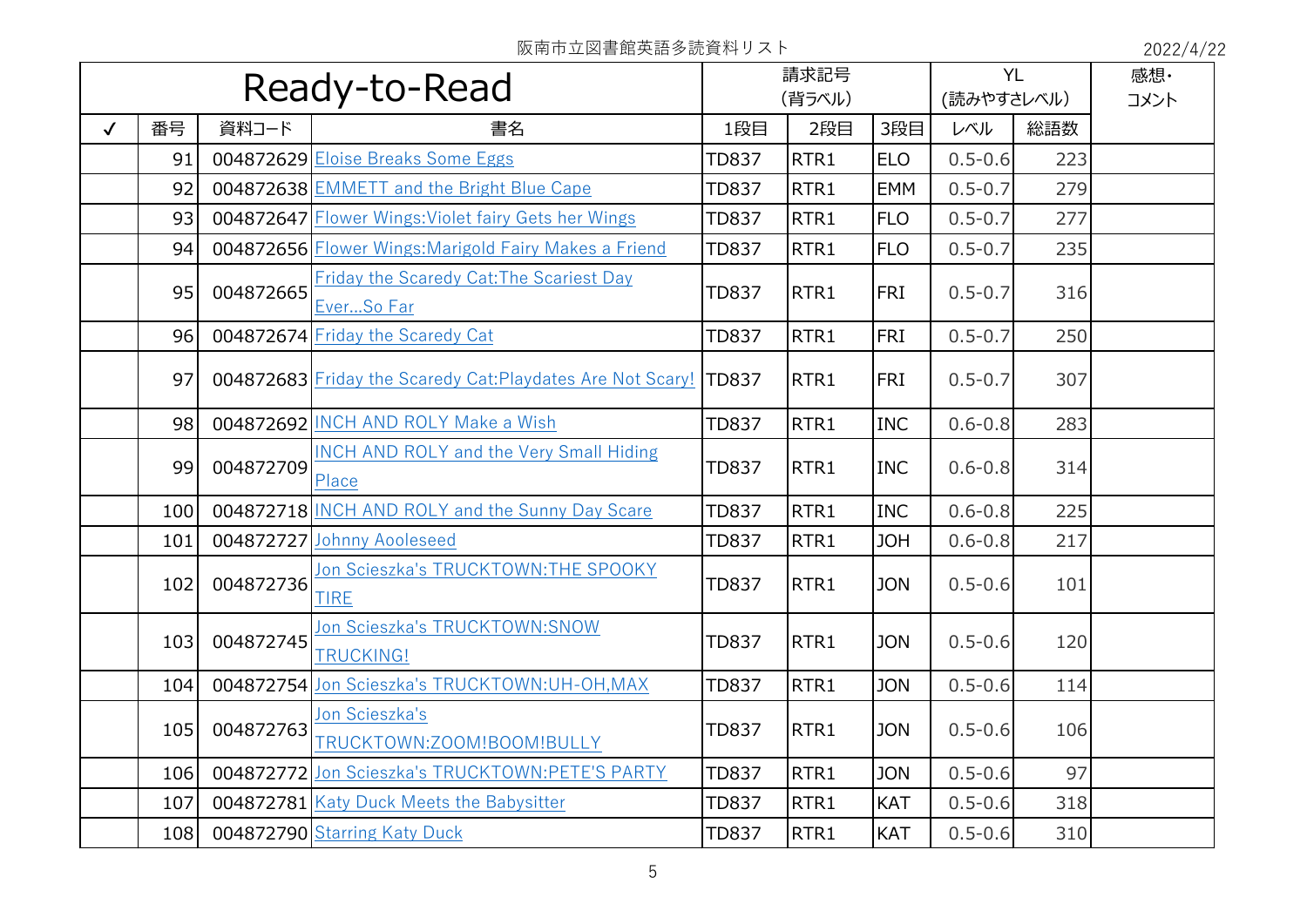|              |     |       | Ready-to-Read                                 |              | 請求記号<br>(背ラベル) |            | <b>YL</b><br>(読みやすさレベル) |     | 感想·<br>コメント |
|--------------|-----|-------|-----------------------------------------------|--------------|----------------|------------|-------------------------|-----|-------------|
| $\checkmark$ | 番号  | 資料コード | 書名                                            | 1段目          | 2段目            | 3段目        | レベル                     | 総語数 |             |
|              | 109 |       | 004872807 Katy Duck Goes to Work              | <b>TD837</b> | RTR1           | <b>KAT</b> | $0.5 - 0.6$             | 273 |             |
|              | 110 |       | 004872816 Katy Duck, Flower Girl              | <b>TD837</b> | RTR1           | <b>KAT</b> | $0.5 - 0.6$             | 286 |             |
|              | 111 |       | 004872825 Katy Duck and the Secret Valentine  | <b>TD837</b> | RTR1           | <b>KAT</b> | $0.5 - 0.6$             | 270 |             |
|              | 112 |       | 004872834 Katy Duck's Happy Halloween         | <b>TD837</b> | RTR1           | <b>KAT</b> | $0.5 - 0.6$             | 269 |             |
|              | 113 |       | 004872843 Katy Duck and the Tip-Top Tap Shoes | <b>TD837</b> | RTR1           | <b>KAT</b> | $0.5 - 0.6$             | 246 |             |
|              | 114 |       | 004872852 Katy Duck Makes a Friend            | <b>TD837</b> | RTR1           | <b>KAT</b> | $0.5 - 0.6$             | 260 |             |
|              | 115 |       | 004872861 MARTIN'S DREAM                      | <b>TD837</b> | RTR1           | <b>MAR</b> | $0.6 - 0.8$             | 219 |             |
|              | 116 |       | 004872870 Natural Disasters: Earthquake!      | <b>TD837</b> | RTR1           | <b>MAT</b> | $0.5 - 0.6$             | 295 |             |
|              | 117 |       | 004872880 Natural Disasters: Volcano!         | <b>TD837</b> | RTR1           | <b>MAT</b> | $0.5 - 0.6$             | 169 |             |
|              | 118 |       | 004872899 MAX&MO's Halloween Surprise         | <b>TD837</b> | RTR1           | <b>MAX</b> | $0.5 - 0.6$             | 228 |             |
|              | 119 |       | 004872905 MAX&MO Go Apple Picking             | <b>TD837</b> | RTR1           | <b>MAX</b> | $0.5 - 0.6$             | 272 |             |
|              | 120 |       | 004872914 MAX&MO Make a Snowman               | <b>TD837</b> | RTR1           | <b>MAX</b> | $0.5 - 0.6$             | 284 |             |
|              | 121 |       | 004872923 Mister Bones: Dinosaur Hunter       | <b>TD837</b> | RTR1           | <b>MIS</b> | $0.6 - 0.8$             | 231 |             |
|              | 122 |       | 004872932 Natural Disasters: Flood!           | <b>TD837</b> | RTR1           | <b>NAT</b> | $0.5 - 0.6$             | 201 |             |
|              | 123 |       | 004872941 PETS TO THE RESCUE: Brave Norman    | <b>TD837</b> | RTR1           | <b>PET</b> | $0.6 - 0.8$             | 492 |             |
|              | 124 |       | 004872950 PJMASKS: Race to the Moon           | <b>TD837</b> | RTR1           | <b>PJM</b> | $0.5 - 0.7$             | 256 |             |
|              | 125 |       | 004872960 PJMASKS:PJ Masks Save the Library!  | <b>TD837</b> | RTR1           | <b>PJM</b> | $0.5 - 0.7$             | 224 |             |
|              | 126 |       | 004872979 PJMASKS: Time to Be a Hero          | <b>TD837</b> | RTR1           | <b>PJM</b> | $0.5 - 0.7$             | 145 |             |
|              | 127 |       | 004872988 PJMASKS: Owlette and the Giving Owl | <b>TD837</b> | RTR1           | <b>PJM</b> | $0.5 - 0.7$             | 340 |             |
|              | 128 |       | 004872997 PJMASKS: Hero School                | <b>TD837</b> | RTR1           | <b>PJM</b> | $0.5 - 0.7$             | 276 |             |
|              | 129 |       | 004873009 PJMASKS:Super Cat Speed!            | <b>TD837</b> | RTR1           | <b>PJM</b> | $0.5 - 0.7$             | 227 |             |
|              | 130 |       | 004873018 PJMASKS: Power Up, PJ Masks!        | <b>TD837</b> | RTR1           | <b>PJM</b> | $0.5 - 0.7$             | 247 |             |
|              | 131 |       | 004873027 PJMASKS: Gekko Saves the City       | <b>TD837</b> | RTR1           | <b>PJM</b> | $0.5 - 0.7$             | 196 |             |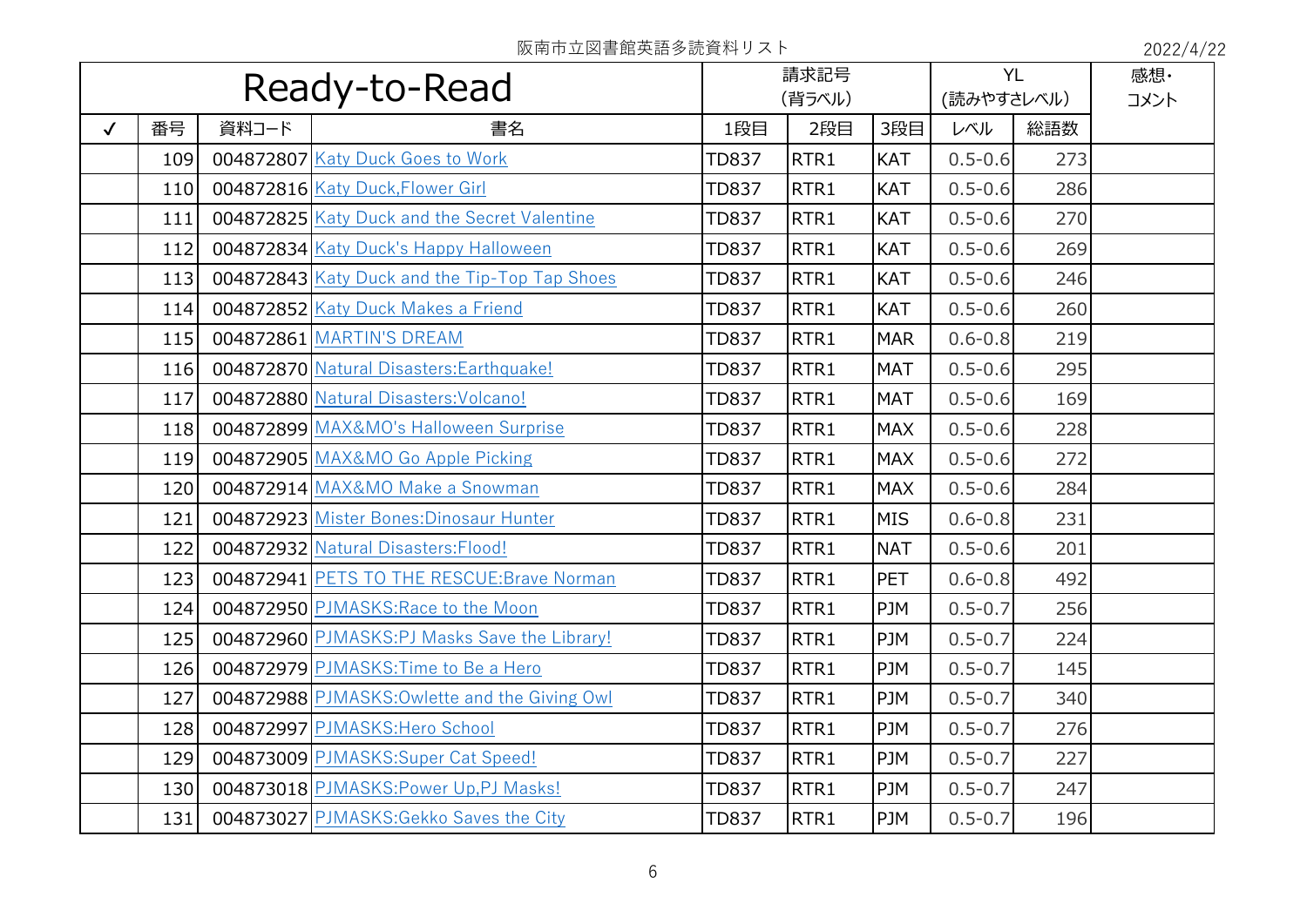|              |     |                     | Ready-to-Read                          |              | 請求記号<br>(背ラベル)   |            | <b>YL</b><br>(読みやすさレベル) |     | 感想·<br>コメント |
|--------------|-----|---------------------|----------------------------------------|--------------|------------------|------------|-------------------------|-----|-------------|
| $\checkmark$ | 番号  | 資料コード               | 書名                                     | 1段目          | 2段目              | 3段目        | レベル                     | 総語数 |             |
|              | 132 |                     | 004873036 RALPH and the Rocket Ship    | <b>TD837</b> | RTR1             | <b>RAL</b> | $0.5 - 0.7$             | 195 |             |
|              | 133 |                     | 004873045 Too Many Valentines          | <b>TD837</b> | RTR1             | <b>ROB</b> | $0.6 - 0.8$             | 270 |             |
|              | 134 |                     | 004873054 The Playground Problem       | <b>TD837</b> | RTR1             | <b>ROB</b> | $0.6 - 0.8$             | 272 |             |
|              | 135 |                     | 004873063 Fall Leaf Project            | <b>TD837</b> | RTR1             | <b>ROB</b> | $0.6 - 0.8$             | 239 |             |
|              | 136 |                     | 004873072 The Luck of the Irish        | <b>TD837</b> | RTR1             | <b>ROB</b> | $0.6 - 0.8$             | 251 |             |
|              | 137 |                     | 004873081 A Tooth Story                | <b>TD837</b> | RTR1             | <b>ROB</b> | $0.6 - 0.8$             | 254 |             |
|              | 138 |                     | 004873090 The Pumpkin Patch            | <b>TD837</b> | RTR1             | <b>ROB</b> | $0.6 - 0.8$             | 234 |             |
|              | 139 | 004873107 Earth Day |                                        | <b>TD837</b> | RTR1             | <b>ROB</b> | $0.6 - 0.8$             | 342 |             |
|              | 140 |                     | 004873116 One Hundred Days (Plus One)  | <b>TD837</b> | RTR1             | <b>ROB</b> | $0.6 - 0.8$             | 294 |             |
|              | 141 |                     | 004873125 Groundhog Day                | <b>TD837</b> | RTR1             | <b>ROB</b> | $0.6 - 0.8$             | 197 |             |
|              | 142 |                     | 004873134 Happy Thanksgiving           | <b>TD837</b> | RTR1             | <b>ROB</b> | $0.6 - 0.8$             | 228 |             |
|              | 143 |                     | 004873143 Happy Graduation!            | <b>TD837</b> | RTR1             | <b>ROB</b> | $0.6 - 0.8$             | 231 |             |
|              | 144 |                     | 004873152 Election Day                 | <b>TD837</b> | RTR <sub>1</sub> | <b>ROB</b> | $0.6 - 0.8$             | 268 |             |
|              | 145 |                     | 004873161 Halloween Fun                | <b>TD837</b> | RTR1             | <b>ROB</b> | $0.6 - 0.8$             | 206 |             |
|              | 146 | 004873170 Snow Day  |                                        | <b>TD837</b> | RTR1             | <b>ROB</b> | $0.6 - 0.8$             | 273 |             |
|              | 147 |                     | 004873180 First-Grade Bunny            | <b>TD837</b> | RTR1             | <b>ROB</b> | $0.6 - 0.8$             | 219 |             |
|              | 148 |                     | 004873199 The First Day of School      | <b>TD837</b> | RTR1             | <b>ROB</b> | $0.6 - 0.8$             | 227 |             |
|              | 149 |                     | 004873205 Martin Luther King Jr.Day    | <b>TD837</b> | RTR1             | <b>ROB</b> | $0.6 - 0.8$             | 243 |             |
|              | 150 |                     | 004873214 Dad Goes to School           | <b>TD837</b> | RTR1             | <b>ROB</b> | $0.6 - 0.8$             | 228 |             |
|              | 151 |                     | 004873223 Snack Attack                 | <b>TD837</b> | RTR1             | <b>SNA</b> | $0.5 - 0.7$             | 101 |             |
|              | 152 |                     | 004873232 Strega Nona and the Twins    | <b>TD837</b> | RTR1             | <b>STR</b> | $0.5 - 0.7$             | 228 |             |
|              | 153 |                     | 004873241 Strega Nona and Her Tomatoes | <b>TD837</b> | RTR1             | <b>STR</b> | $0.5 - 0.7$             | 138 |             |
|              | 154 | 004873250 TRUCKS    |                                        | <b>TD837</b> | RTR1             | <b>TRU</b> | $0.5 - 0.7$             | 85  |             |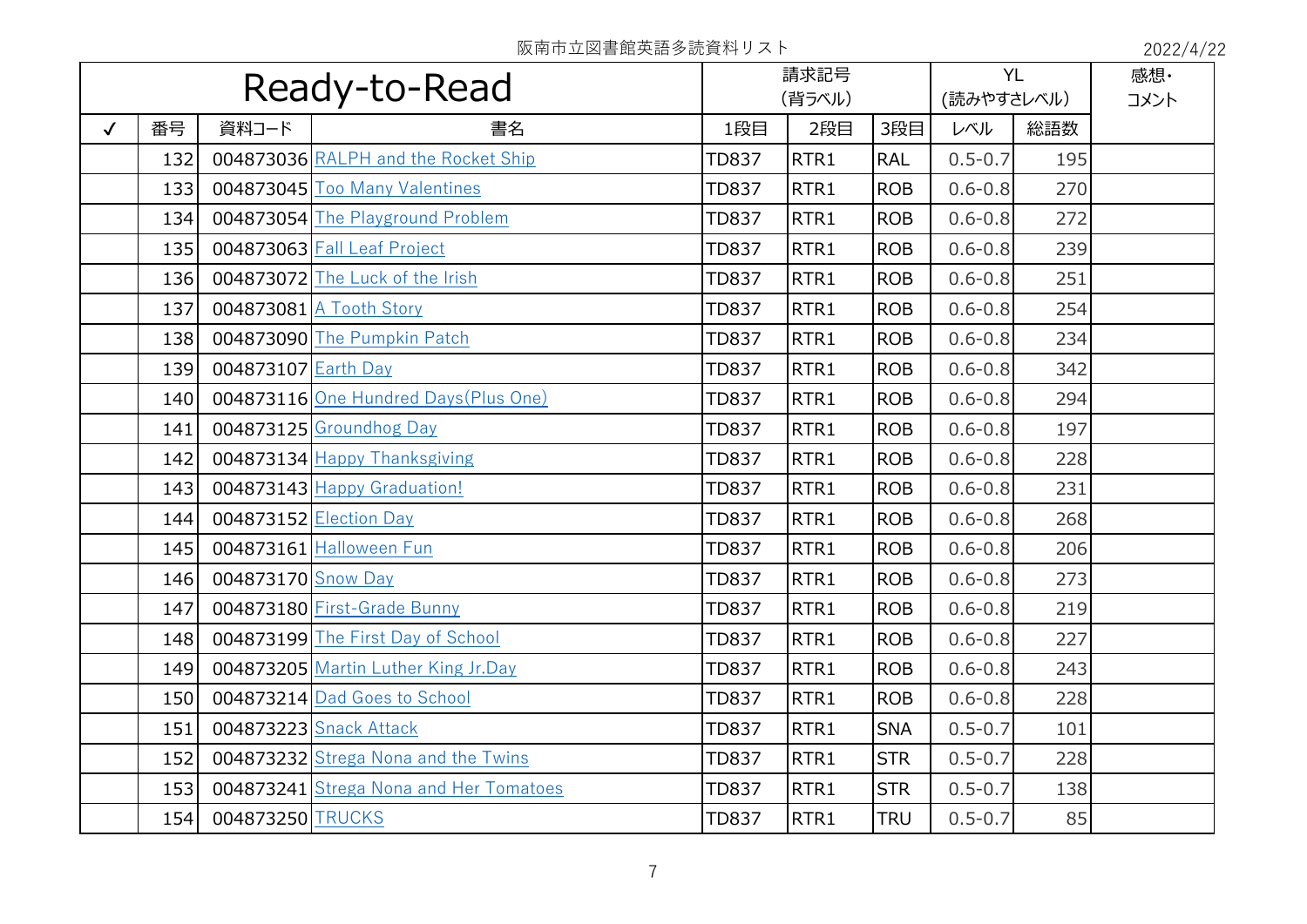|              | Ready-to-Read |           |                                                                   |              | 請求記号<br>(背ラベル)   |                 | <b>YL</b><br>(読みやすさレベル) |     | 感想·<br>コメント |
|--------------|---------------|-----------|-------------------------------------------------------------------|--------------|------------------|-----------------|-------------------------|-----|-------------|
| $\checkmark$ | 番号            | 資料コード     | 書名                                                                | 1段目          | 2段目              | 3段目             | レベル                     | 総語数 |             |
|              | 155           |           | 004873260 The Grand Canyon                                        | <b>TD837</b> | RTR1             | <b>WON</b>      | $0.5 - 0.7$             | 230 |             |
|              | 156           |           | 004873279 The Mighty Mississippi                                  | <b>TD837</b> | RTR1             | <b>WON</b>      | $0.5 - 0.7$             | 200 |             |
|              | 157           |           | 004873288 Yellowstone                                             | <b>TD837</b> | RTR1             | <b>WON</b>      | $0.5 - 0.7$             | 403 |             |
|              | 158           |           | 004873297 Niagara Falls                                           | <b>TD837</b> | RTR1             | <b>WON</b>      | $0.5 - 0.7$             | 190 |             |
|              | 159           |           | 004873303 The Rocky Mountains                                     | <b>TD837</b> | RTR1             | <b>WON</b>      | $0.5 - 0.7$             | 186 |             |
|              | 160           |           | 004873312 Mount Rushmore                                          | <b>TD837</b> | RTR1             | <b>WON</b>      | $0.5 - 0.7$             | 214 |             |
|              | 161           |           | 004873321 Splish, Splash, ZooBorns!                               | <b>TD837</b> | RTR1             | ZO <sub>O</sub> | $0.6 - 0.8$             | 270 |             |
|              | 162           |           | 004873330 Snuggle Up, ZooBorns!                                   | <b>TD837</b> | RTR1             | <b>ZOO</b>      | $0.6 - 0.8$             | 196 |             |
|              | 163           |           | 004873340 Welcome to the World, ZooBorns!                         | <b>TD837</b> | RTR1             | ZO <sub>O</sub> | $0.5 - 0.7$             | 77  |             |
|              | 164           |           | 004873359   Love You, ZooBorns!                                   | <b>TD837</b> | RTR1             | ZO <sub>O</sub> | $0.6 - 0.8$             | 238 |             |
|              | 165           |           | 004873368 Nighty Night, ZooBorns!                                 | <b>TD837</b> | RTR1             | ZO <sub>O</sub> | $0.6 - 0.8$             | 246 |             |
|              | 166           |           | 004873377 Hello, Mommy ZooBorns!                                  | <b>TD837</b> | RTR1             | <b>ZOO</b>      | $0.6 - 0.8$             | 230 |             |
|              | 167           | 004888530 | ALVINNN !!! AND THE CHIPMUNKS: SIMON in<br>CHARGE!                | <b>TD837</b> | RTR <sub>2</sub> | <b>ALV</b>      | $0.6 - 0.8$             | 693 |             |
|              | 168           | 004874893 | ALVINNN !!! AND THE CHIPMUNKS: ALVIN and<br>the SUPERHEROES       | <b>TD837</b> | RTR <sub>2</sub> | <b>ALV</b>      | $0.6 - 0.8$             | 774 |             |
|              | 169           | 004874900 | ALVINNN!!!AND THE CHIPMUNKS:ALVIN'S<br><b>NEW FRIEND</b>          | <b>TD837</b> | RTR <sub>2</sub> | <b>ALV</b>      | $0.6 - 0.8$             | 690 |             |
|              | 170           | 004888594 | ALVINNN !!! AND THE CHIPMUNKS: The<br><b>CAMPOUT CHALLENGE</b>    | <b>TD837</b> | RTR <sub>2</sub> | <b>ALV</b>      | $0.6 - 0.8$             | 625 |             |
|              | 171           | 004888585 | ALVINNN !!! AND THE CHIPMUNKS: THE BEST<br><b>VIDEO GAME EVER</b> | <b>TD837</b> | RTR <sub>2</sub> | <b>ALV</b>      | $0.6 - 0.8$             | 758 |             |
|              | 172           | 004888610 | ALVINNN!!!AND THE CHIPMUNKS: The FUN<br><b>DAD</b>                | <b>TD837</b> | RTR <sub>2</sub> | <b>ALV</b>      | $0.6 - 0.8$             | 561 |             |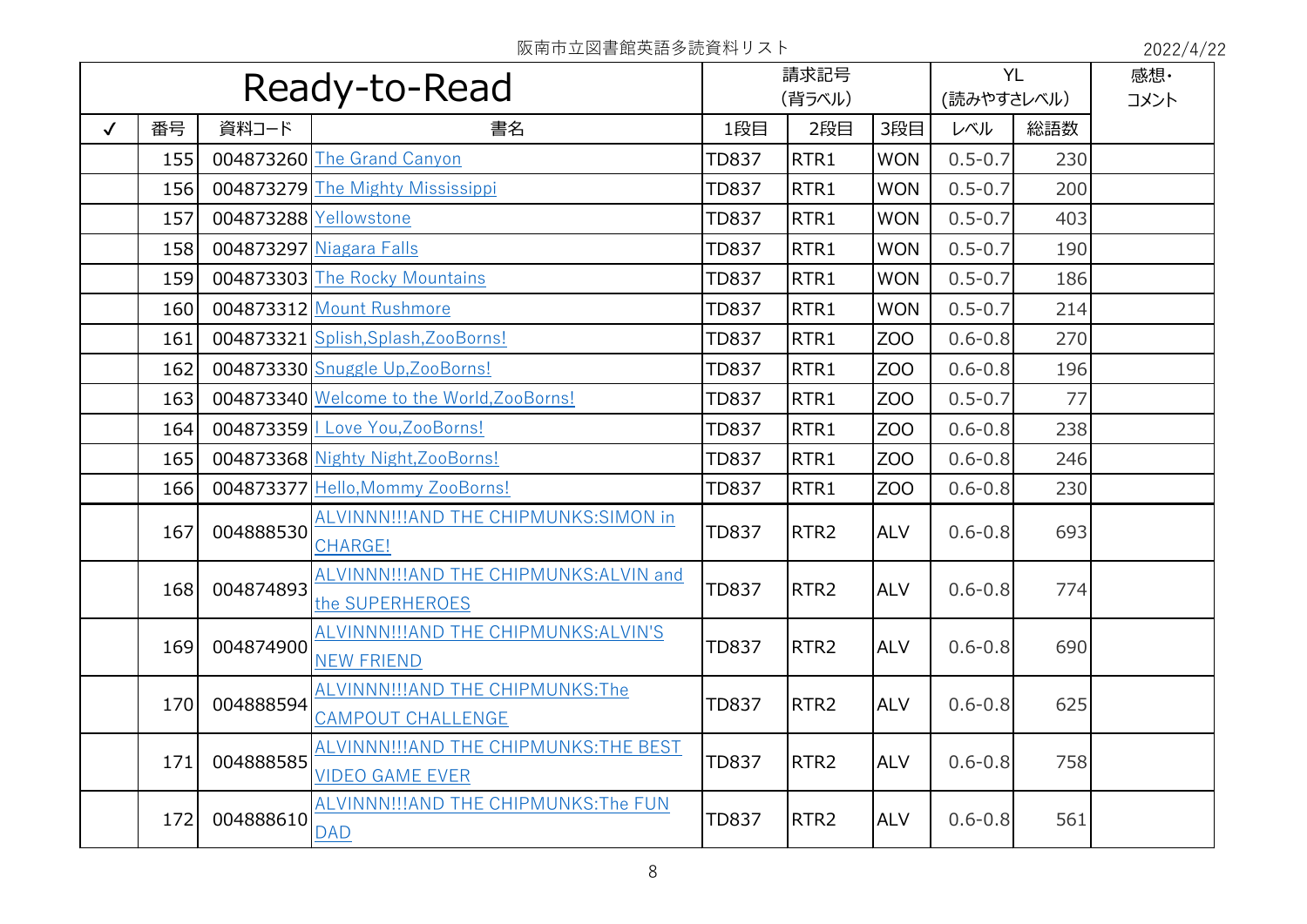|              | Ready-to-Read |       |                                                    |              | 請求記号<br>(背ラベル)   |            | <b>YL</b><br>(読みやすさレベル) |     | 感想·<br>コメント |
|--------------|---------------|-------|----------------------------------------------------|--------------|------------------|------------|-------------------------|-----|-------------|
| $\checkmark$ | 番号            | 資料コード | 書名                                                 | 1段目          | 2段目              | 3段目        | レベル                     | 総語数 |             |
|              | 173           |       | 004874964 BATMAN: BETTER CALL BATMAN!              | <b>TD837</b> | RTR <sub>2</sub> | <b>BAT</b> | $1.2 - 1.6$             | 572 |             |
|              | 174           |       | 004874946 BERKLEY, the Terrible Sleeper            | <b>TD837</b> | RTR <sub>2</sub> | <b>BER</b> | $0.6 - 1.0$             | 847 |             |
|              | 175           |       | 004888600 The Foolish Tortoise                     | <b>TD837</b> | RTR <sub>2</sub> | <b>CAR</b> | 1.2                     | 200 |             |
|              | 176           |       | 004888665 The Tiny Seed                            | <b>TD837</b> | RTR <sub>2</sub> | <b>CAR</b> | 0.7                     | 760 |             |
|              | 177           |       | 004888692 Walter the Baker                         | <b>TD837</b> | RTR <sub>2</sub> | <b>CAR</b> | 2.5                     | 705 |             |
|              | 178           |       | 004874810 A House for Hermit Crab                  | <b>TD837</b> | RTR <sub>2</sub> | <b>CAR</b> | 1.4                     | 812 |             |
|              | 179           |       | 004874820 A Lesson for Martin Luther King Jr.      | <b>TD837</b> | RTR <sub>2</sub> | <b>CHI</b> | $0.8 - 1.0$             | 486 |             |
|              | 180           |       | 004874875 Abe Lincoln AND THE MUDDY PIG            | <b>TD837</b> | RTR <sub>2</sub> | <b>CHI</b> | $0.9 - 1.2$             | 987 |             |
|              | 181           |       | 004874919 Annie Oakley: Saves the Day              | <b>TD837</b> | RTR <sub>2</sub> | <b>CHI</b> | $0.8 - 1.0$             | 744 |             |
|              | 182           |       | 004874928 Babe Ruth and the Ice Cream Mess         | <b>TD837</b> | RTR <sub>2</sub> | <b>CHI</b> | $0.8 - 1.2$             | 457 |             |
|              | 183           |       | 004874955 Betsy Ross and the Silver Thimble        | <b>TD837</b> | RTR <sub>2</sub> | <b>CHI</b> | $0.7 - 0.9$             | 495 |             |
|              | 184           |       | 004874937 Ben Franklin and His First Kite          | <b>TD837</b> | RTR <sub>2</sub> | <b>CHI</b> | $0.8 - 1.0$             | 623 |             |
|              | 185           |       | 004888674 Thomas Edison TO THE RESCUE!             | <b>TD837</b> | RTR <sub>2</sub> | <b>CHI</b> | $0.7 - 0.9$             | 483 |             |
|              | 186           |       | 004888290 Jackie Robinson and the Big Game         | <b>TD837</b> | RTR <sub>2</sub> | <b>CHI</b> | $0.8 - 1.0$             | 656 |             |
|              | 187           |       | 004888306 John F.Kennedy and the Stormy Sea        | <b>TD837</b> | RTR <sub>2</sub> | <b>CHI</b> | $0.7 - 0.9$             | 604 |             |
|              | 188           |       | 004888502 Sacagawea and the Bravest Deed           | <b>TD837</b> | RTR <sub>2</sub> | <b>CHI</b> | $0.7 - 0.9$             | 584 |             |
|              | 189           |       | 004888404 Mark Twain at Work!                      | <b>TD837</b> | RTR <sub>2</sub> | <b>CHI</b> | $0.7 - 0.9$             | 514 |             |
|              | 190           |       | 004888431 Paul Revere and the Bell Ringers         | <b>TD837</b> | RTR <sub>2</sub> | <b>CHI</b> | $0.8 - 1.0$             | 636 |             |
|              | 191           |       | 004888084 George Washington's First Victory        | <b>TD837</b> | RTR <sub>2</sub> | <b>CHI</b> | $0.8 - 1.0$             | 645 |             |
|              | 192           |       | 004888057 Eleanor Roosevelt and the Scary Basement | <b>TD837</b> | RTR <sub>2</sub> | <b>CHI</b> | $0.8 - 1.2$             | 633 |             |
|              | 193           |       | 004888155 Helen Keller and the Big Storm           | <b>TD837</b> | RTR <sub>2</sub> | <b>CHI</b> | $0.8 - 1.0$             | 738 |             |
|              | 194           |       | 004874982 Click, Clack, Boo !: A Tricky treat      | <b>TD837</b> | RTR <sub>2</sub> | <b>CLI</b> | 0.7                     | 276 |             |
|              | 195           |       | 004875003 Click, Clack, peep!                      | <b>TD837</b> | RTR <sub>2</sub> | <b>CLI</b> | 0.7                     | 279 |             |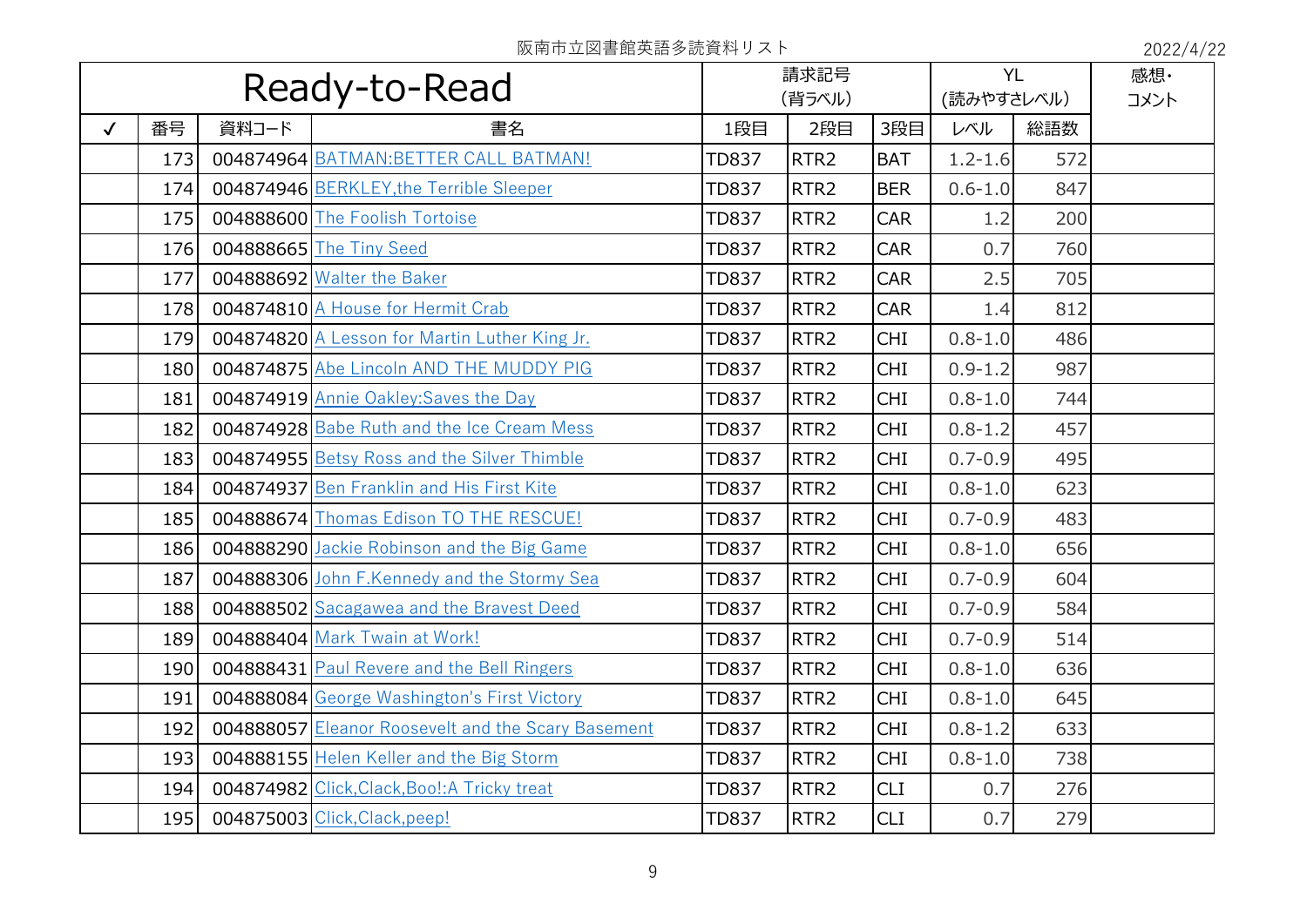|              |     |           | Ready-to-Read                                      |              | 請求記号             |            |             | <b>YL</b> | 感想·  |
|--------------|-----|-----------|----------------------------------------------------|--------------|------------------|------------|-------------|-----------|------|
|              |     |           |                                                    |              | (背ラベル)           |            | (読みやすさレベル)  |           | コメント |
| $\checkmark$ | 番号  | 資料コード     | 書名                                                 | 1段目          | 2段目              | 3段目        | レベル         | 総語数       |      |
|              | 196 |           | 004888039 Dooby Dooby moo                          | <b>TD837</b> | RTR <sub>2</sub> | <b>CLI</b> | 0.8         | 605       |      |
|              | 197 |           | 004874991 CLICK, CLACK, MOO: COWS THAT TYPE        | <b>TD837</b> | RTR <sub>2</sub> | <b>CLI</b> | 0.7         | 377       |      |
|              | 198 | 004888020 | Do Not OPEN!: THE STORY OF PANDORA'S<br><b>BOX</b> | <b>TD837</b> | RTR <sub>2</sub> | <b>DON</b> | $0.8 - 1.2$ | 512       |      |
|              | 199 |           | 004888629 THE MISSING CUPCAKE MYSTERY              | <b>TD837</b> | RTR <sub>2</sub> | <b>DUN</b> | 1.2         | 591       |      |
|              | 200 |           | 004888100 GO, JADE, GO!                            | <b>TD837</b> | RTR <sub>2</sub> | <b>DUN</b> | 1.2         | 436       |      |
|              | 201 |           | 004888496 RUBY'S NEW HOME                          | <b>TD837</b> | RTR <sub>2</sub> | <b>DUN</b> | $0.8 - 1.2$ | 516       |      |
|              | 202 |           | 004888333 JUSTIN AND THE BULLY                     | <b>TD837</b> | RTR <sub>2</sub> | <b>DUN</b> | $1.2 - 1.4$ | 900       |      |
|              | 203 |           | 004888262 HERE COMES THE PARADE!                   | <b>TD837</b> | RTR <sub>2</sub> | <b>DUN</b> | 1.2         | 625       |      |
|              | 204 |           | 004874866 A TEAM STAYS TOGETHER                    | <b>TD837</b> | RTR <sub>2</sub> | <b>DUN</b> | $1.7 - 1.0$ | 650       |      |
|              | 205 |           | 004874973 THE EMOJI MOVIE: BREAK OUT!              | <b>TD837</b> | RTR <sub>2</sub> | <b>EMO</b> | $0.7 - 1.4$ | 711       |      |
|              | 206 |           | 004888066 GAME DAY: FIRST PITCH                    | <b>TD837</b> | RTR <sub>2</sub> | <b>GAM</b> | $0.7 - 1.4$ | 881       |      |
|              | 207 |           | 004888324 GAME DAY:JUMP SHOT                       | <b>TD837</b> | RTR <sub>2</sub> | <b>GAM</b> | $0.7 - 1.4$ | 938       |      |
|              | 208 |           | 004888093 Giggle, Giggle, Quack                    | <b>TD837</b> | RTR <sub>2</sub> | <b>GIG</b> | 0.7         | 310       |      |
|              | 209 | 004874839 | Hamster Holmes, A MYSTERY COMES<br><b>KNOCKING</b> | <b>TD837</b> | RTR <sub>2</sub> | <b>HAM</b> | $0.7 - 1.4$ | 795       |      |
|              | 210 |           | 004888010 Hamster Holmes, COMBING FOR CLUES        | <b>TD837</b> | RTR <sub>2</sub> | <b>HAM</b> | $0.7 - 1.4$ | 1151      |      |
|              | 211 |           | 004888422 Hamster Holmes, ON THE RIGHT TRACK       | <b>TD837</b> | RTR <sub>2</sub> | <b>HAM</b> | $0.7 - 1.4$ | 813       |      |
|              | 212 |           | 004888128 Hamster Holmes, A BIT STUMPED            | <b>TD837</b> | RTR <sub>2</sub> | <b>HAM</b> | $0.7 - 1.4$ | 1013      |      |
|              | 213 |           | 004888164 HENRY AND MUDGE and the Bedtime Thumps   | <b>TD837</b> | RTR <sub>2</sub> | <b>HEN</b> | $0.8 - 1.0$ | 618       |      |
|              | 214 |           | 004888173 HENRY AND MUDGE and the Best Day of All  | <b>TD837</b> | RTR <sub>2</sub> | <b>HEN</b> | $0.8 - 1.0$ | 618       |      |
|              | 215 |           | 004888182 HENRY AND MUDGE and the Careful Cousin   | <b>TD837</b> | RTR <sub>2</sub> | <b>HEN</b> | $0.9 - 1.2$ | 1129      |      |
|              | 216 |           | 004888191 HENRY AND MUDGE and the Long Weekend     | <b>TD837</b> | RTR <sub>2</sub> | <b>HEN</b> | $0.9 - 1.2$ | 979       |      |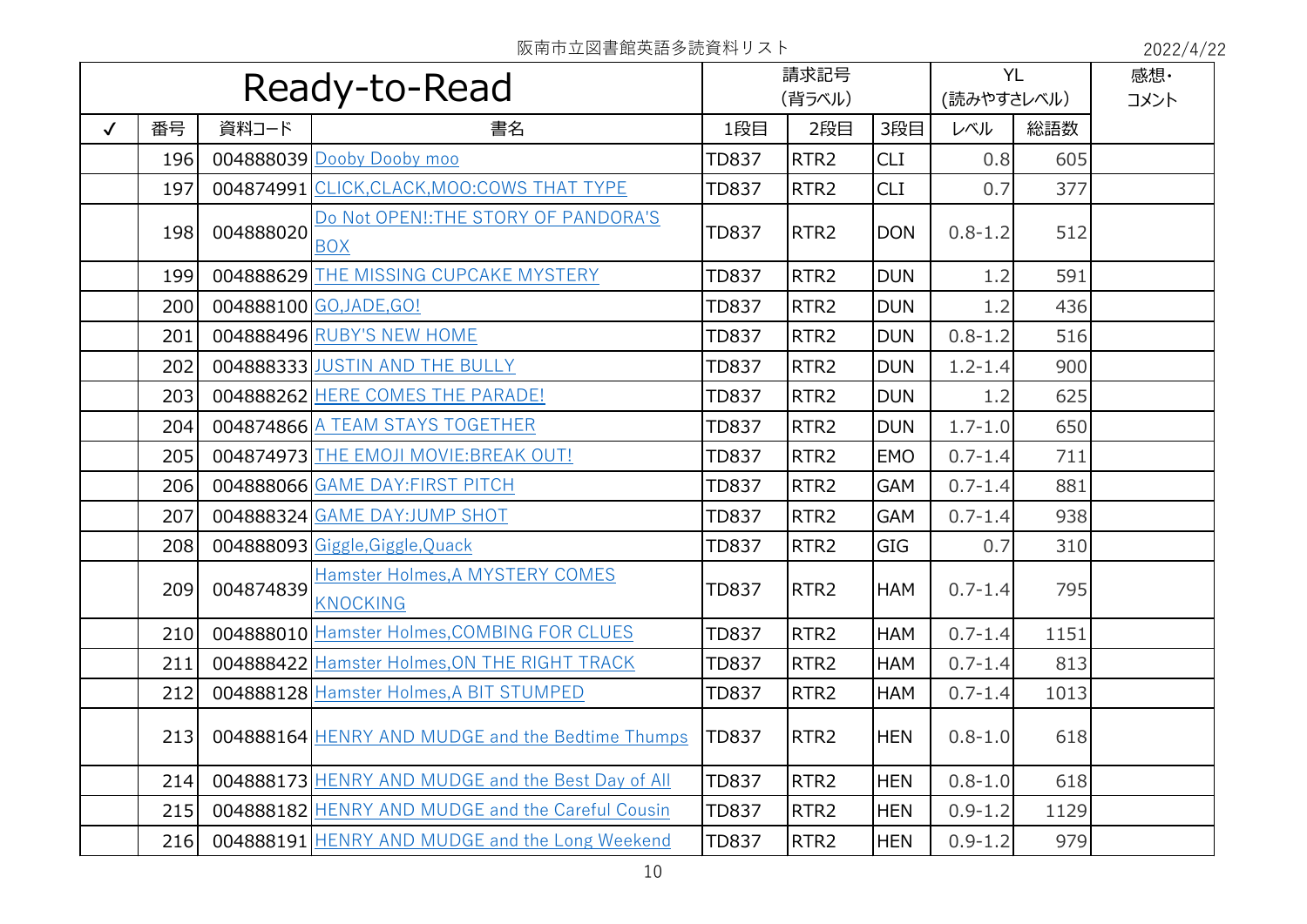|              |     |           | Ready-to-Read                                                 |              | 請求記号             |            |             | <b>YL</b> | 感想·  |
|--------------|-----|-----------|---------------------------------------------------------------|--------------|------------------|------------|-------------|-----------|------|
|              |     |           |                                                               |              | (背ラベル)           |            | (読みやすさレベル)  |           | コメント |
| $\checkmark$ | 番号  | 資料コード     | 書名                                                            | 1段目          | 2段目              | 3段目        | レベル         | 総語数       |      |
|              | 217 |           | 004888208 HENRY AND MUDGE and the Snowman Plan                | <b>TD837</b> | RTR <sub>2</sub> | <b>HEN</b> | $0.8 - 1.0$ | 641       |      |
|              | 218 |           | 004888217 HENRY AND MUDGE Get the Cold Shivers                | <b>TD837</b> | RTR <sub>2</sub> | <b>HEN</b> | $0.8 - 1.0$ | 675       |      |
|              | 219 |           | 004888226 HENRY AND MUDGE in Puddle Trouble                   | <b>TD837</b> | RTR <sub>2</sub> | <b>HEN</b> | $1.0 - 1.2$ | 1291      |      |
|              | 220 |           | 004888235 HENRY AND MUDGE in the Family Trees                 | <b>TD837</b> | RTR <sub>2</sub> | <b>HEN</b> | $0.7 - 0.9$ | 513       |      |
|              | 221 |           | 004888244 HENRY AND MUDGE in the Sparkle Days                 | <b>TD837</b> | RTR <sub>2</sub> | <b>HEN</b> | $0.9 - 1.2$ | 810       |      |
|              | 222 |           | 004888253 HENRY AND MUDGE Take the Big Test                   | <b>TD837</b> | RTR <sub>2</sub> | <b>HEN</b> | $0.7 - 1.2$ | 882       |      |
|              | 223 |           | 004888754 HENRY AND MUDGE and the Sneaky Crackers             | <b>TD837</b> | RTR <sub>2</sub> | <b>HEN</b> | $0.7 - 0.9$ | 524       |      |
|              | 224 |           | 004888558 STELLA: THE DOG WITH THE BIG HEART                  | <b>TD837</b> | RTR <sub>2</sub> | <b>HER</b> | $0.7 - 1.4$ | 648       |      |
|              | 225 |           | 004888511 SADIE: THE DOG WHO FINDS THE EVIDENCE               | <b>TD837</b> | RTR <sub>2</sub> | <b>HER</b> | $0.7 - 1.4$ | 617       |      |
|              | 226 |           | 004888075 GABE: THE DOG WHO SNIFFS OUT DANGER                 | <b>TD837</b> | RTR <sub>2</sub> | <b>HER</b> | $0.7 - 1.4$ | 720       |      |
|              | 227 |           | 004888638 THE NIGHT FURY AND THE LIGHT FURY                   | <b>TD837</b> | RTR <sub>2</sub> | <b>HOW</b> | $0.7 - 1.4$ | 808       |      |
|              | 228 |           | 004888413 MAVIS MAKES A FRIEND                                | <b>TD837</b> | RTR <sub>2</sub> | <b>HOT</b> | $0.8 - 1.2$ | 570       |      |
|              | 229 |           | 004888709 HOTEL TRANSYLVANIA 2: We Are FAMILY!                | <b>TD837</b> | RTR <sub>2</sub> | <b>HOT</b> | $0.8 - 1.2$ | 761       |      |
|              | 230 |           | 004888048 DRAC'S IN LOVE!                                     | <b>TD837</b> | RTR <sub>2</sub> | <b>HOT</b> | $0.8 - 1.2$ | 639       |      |
|              | 231 | 004888137 | PEANUTS: Happy Valentine's Day, CHARLIE<br>BROWN!             | <b>TD837</b> | RTR <sub>2</sub> | <b>PEA</b> | $0.7 - 1.4$ | 510       |      |
|              | 232 |           | 004888370 PEANUTS: LINUS Gets Glasses                         | <b>TD837</b> | RTR <sub>2</sub> | PEA        | $0.7 - 1.4$ | 488       |      |
|              | 233 | 004888549 | PEANUTS: SNOOPY and WOODSTOCK Best                            | <b>TD837</b> | RTR <sub>2</sub> | <b>PEA</b> | $0.7 - 1.4$ | 424       |      |
|              |     |           | <b>Friends Forever!</b>                                       |              |                  |            |             |           |      |
|              | 234 |           | 004888389 PEANUTS:LUCY Knows Best                             | <b>TD837</b> | RTR <sub>2</sub> | <b>PEA</b> | $0.7 - 1.4$ | 621       |      |
|              | 235 |           | 004888398 PEANUTS: Make a Trade, CHARLIE BROWN!               | <b>TD837</b> | RTR <sub>2</sub> | PEA        | $0.7 - 1.4$ | 1145      |      |
|              | 236 |           | 004888727 PEANUTS: You Got a Rock CHARLIE BROWN!              | <b>TD837</b> | RTR <sub>2</sub> | <b>PEA</b> | $0.7 - 1.4$ | 498       |      |
|              | 237 | 004888736 | THE PEANUTS MOVIE: You've Got<br><b>Talent, Charlie Brown</b> | <b>TD837</b> | RTR <sub>2</sub> | <b>PEA</b> | $0.7 - 1.4$ | 704       |      |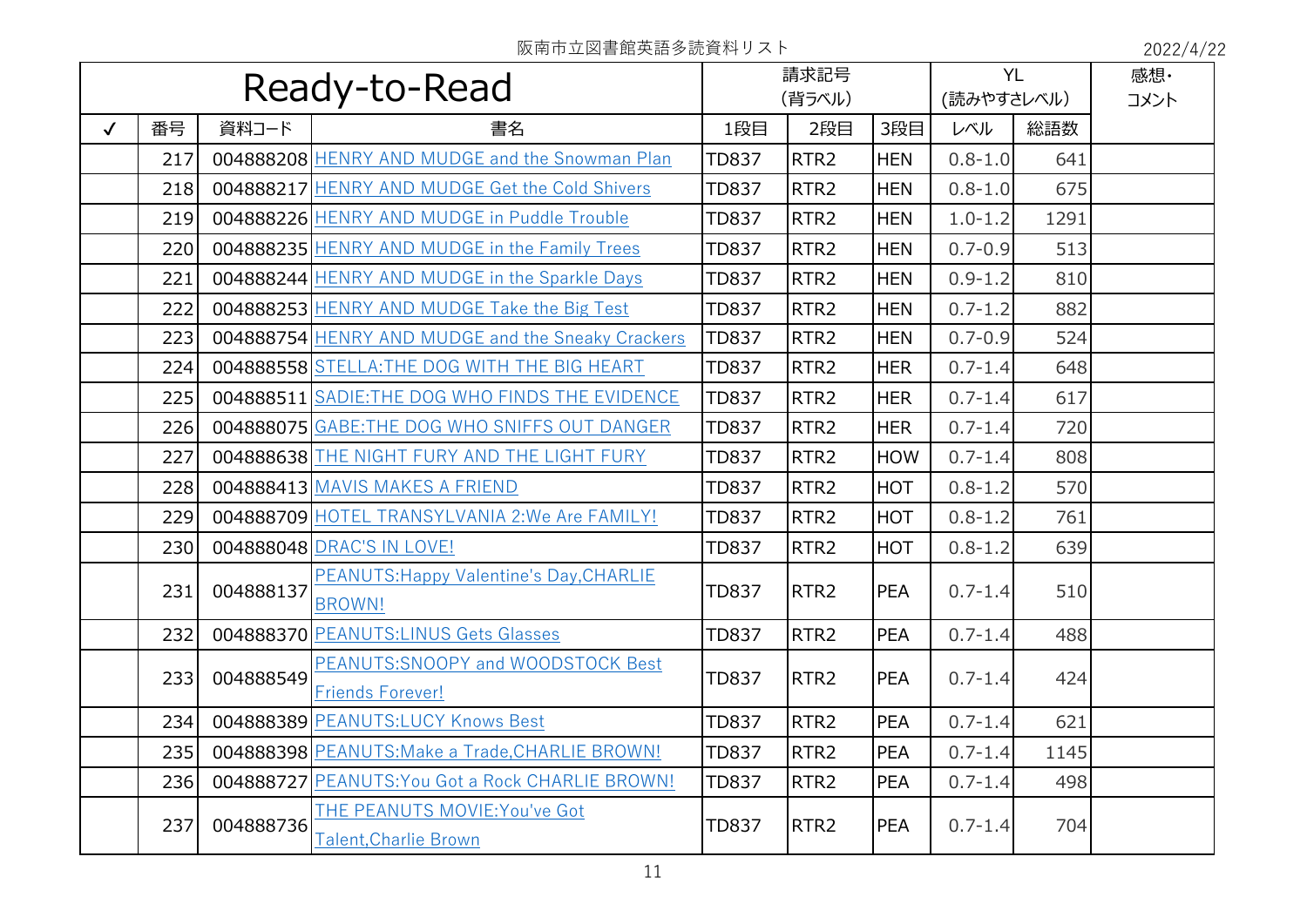|              | Ready-to-Read |           |                                                             |              | 請求記号<br>(背ラベル)   |            | <b>YL</b><br>(読みやすさレベル) |      | 感想・<br>コメント |
|--------------|---------------|-----------|-------------------------------------------------------------|--------------|------------------|------------|-------------------------|------|-------------|
| $\checkmark$ | 番号            | 資料コード     | 書名                                                          | 1段目          | 2段目              | 3段目        | レベル                     | 総語数  |             |
|              | 238           |           | 004888683 PEANUTS: Time for School, CHARLIE BROWN           | <b>TD837</b> | RTR <sub>2</sub> | <b>PEA</b> | $0.7 - 1.4$             | 749  |             |
|              | 239           |           | 004888440 PEANUTS: PEPPERMINT PATTY Goes to Camp            | <b>TD837</b> | RTR <sub>2</sub> | <b>PEA</b> | 1.0                     | 689  |             |
|              | 240           | 004888576 | PETS TO THE RESCUE: Tara and Tiree, Fearless<br>Friends     | <b>TD837</b> | RTR <sub>2</sub> | <b>PET</b> | $0.7 - 0.9$             | 516  |             |
|              | 241           |           | 004888745 PETS TO THE RESCUE: Dolores and the Big Fire      | <b>TD837</b> | RTR <sub>2</sub> | <b>PET</b> | $0.7 - 0.9$             | 482  |             |
|              | 242           |           | 004888469 Pigeon Hero!                                      | <b>TD837</b> | RTR <sub>2</sub> | PIG        | $0.7 - 0.9$             | 473  |             |
|              | 243           |           | 004888478 RAGGEDY ANN&ANDY: Old Friends, New Friends TD837  |              | RTR <sub>2</sub> | <b>RAG</b> | $0.7 - 0.9$             | 292  |             |
|              | 244           |           | 004888119 RAGGEDY ANN&ANDY: Going to Grandma's              | <b>TD837</b> | RTR <sub>2</sub> | <b>RAG</b> | $0.7 - 0.9$             | 401  |             |
|              | 245           |           | 004888360 RAGGEDY ANN&ANDY: Leaf Dance                      | <b>TD837</b> | RTR <sub>2</sub> | <b>RAG</b> | $0.7 - 0.9$             | 331  |             |
|              | 246           |           | 004888271 RAGGEDY ANN&ANDY: Hooray for Reading!             | <b>TD837</b> | RTR <sub>2</sub> | <b>RAG</b> | $0.6 - 0.9$             | 349  |             |
|              | 247           |           | 004888647 The Really Rotten Princess                        | <b>TD837</b> | RTR <sub>2</sub> | <b>REA</b> | $0.8 - 1.2$             | 649  |             |
|              | 248           | 004888656 | The Really Rotten Princess and the Cupcake<br>Catastrophe   | <b>TD837</b> | RTR <sub>2</sub> | <b>REA</b> | $0.8 - 1.2$             | 649  |             |
|              | 249           |           | 004888487 ROMULUS AND REMUS                                 | <b>TD837</b> | RTR <sub>2</sub> | <b>ROM</b> | $0.9 - 1.2$             | 1014 |             |
|              | 250           |           | 004888315 SHERLOCK GNOMES: JULIET SAVES THE DAY!            | <b>TD837</b> | RTR <sub>2</sub> | <b>SHE</b> | $0.6 - 0.8$             | 587  |             |
|              | 251           |           | 004888718 SMALLFOOT: When Migo Met Smallfoot                | <b>TD837</b> | RTR <sub>2</sub> | <b>SMA</b> | $0.7 - 1.4$             | 600  |             |
|              | 252           |           | 004888146 Harry Houdini: Escape Artist                      | <b>TD837</b> | RTR <sub>2</sub> | <b>STO</b> | $0.7 - 0.9$             | 494  |             |
|              | 253           | 004888567 | SURPRISE, TROJANS!: THE STORY OF THE<br><b>TROJAN HORSE</b> | <b>TD837</b> | RTR <sub>2</sub> | <b>SUR</b> | $0.8 - 1.2$             | 613  |             |
|              | 254           | 004874857 | TAILS from History: A Raccoon at the White<br>House         | <b>TD837</b> | RTR <sub>2</sub> | <b>TAI</b> | $0.6 - 0.9$             | 445  |             |
|              | 255           |           | 004874848 TAILS from History:A Parrot in the Painting       | <b>TD837</b> | RTR <sub>2</sub> | TAI        | $0.6 - 0.9$             | 312  |             |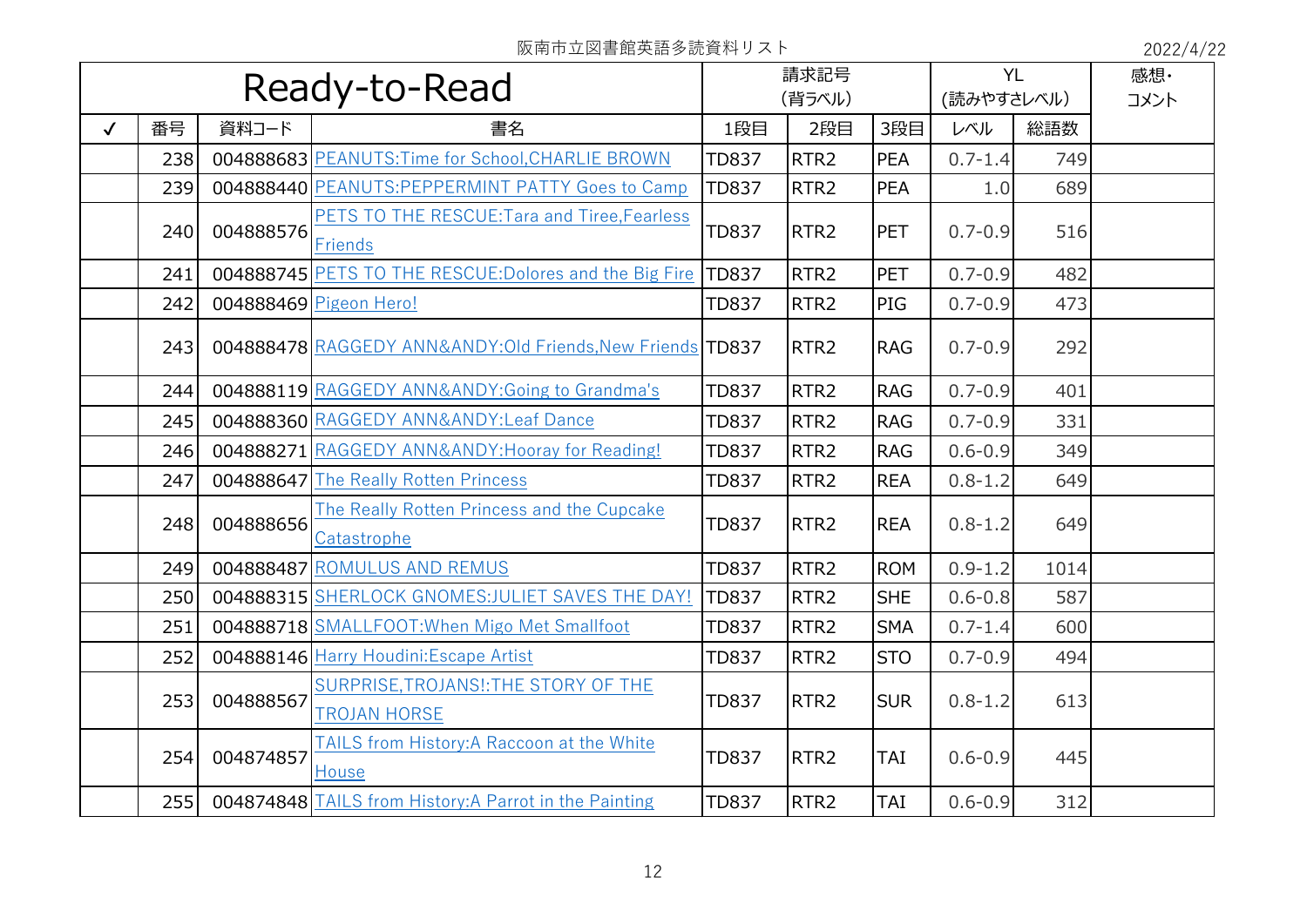| Ready-to-Read |     |           |                                                                  | 請求記号<br>(背ラベル) |                  | <b>YL</b><br>(読みやすさレベル) |             | 感想·<br>コメント |  |
|---------------|-----|-----------|------------------------------------------------------------------|----------------|------------------|-------------------------|-------------|-------------|--|
| $\checkmark$  | 番号  | 資料コード     | 書名                                                               | 1段目            | 2段目              | 3段目                     | レベル         | 総語数         |  |
|               | 256 | 004874884 | <b>VOLTRON LEGENDARY DEFENDER: ALLURA'S</b><br><b>STORY</b>      | <b>TD837</b>   | RTR <sub>2</sub> | <b>VOL</b>              | $0.7 - 1.4$ | 615         |  |
|               | 257 | 004888280 | <b>VOLTRON LEGENDARY DEFENDER: HUNK'S</b><br><b>STORY</b>        | <b>TD837</b>   | RTR <sub>2</sub> | <b>VOL</b>              | $0.7 - 1.4$ | 738         |  |
|               | 258 | 004888342 | <b>VOLTRON LEGENDARY DEFENDER:KEITH'S</b><br><b>STORY</b>        | <b>TD837</b>   | RTR <sub>2</sub> | <b>VOL</b>              | $0.7 - 1.4$ | 809         |  |
|               | 259 | 004888351 | VOLTRON LEGENDARY DEFENDER:LANCE'S<br><b>STORY</b>               | <b>TD837</b>   | RTR <sub>2</sub> | <b>VOL</b>              | $0.7 - 1.4$ | 606         |  |
|               | 260 | 004888450 | <b>VOLTRON LEGENDARY DEFENDER:PIDGE'S</b><br><b>STORY</b>        | <b>TD837</b>   | RTR <sub>2</sub> | <b>VOL</b>              | $0.7 - 1.4$ | 749         |  |
|               | 261 | 004888520 | <b>VOLTRON LEGENDARY DEFENDER: SHIRO'S</b><br><b>STORY</b>       | <b>TD837</b>   | RTR <sub>2</sub> | <b>VOL</b>              | $0.7 - 1.4$ | 637         |  |
|               | 262 |           | 004888790 BILLY AND THE REBEL                                    | <b>TD837</b>   | RTR3             | <b>BIL</b>              | $1.4 - 1.8$ | 1567        |  |
|               | 263 | 004889063 | <b>BUNNICULA and friends #6 Creepy-Crawly</b><br><b>Birthday</b> | <b>TD837</b>   | RTR <sub>3</sub> | <b>BUN</b>              | $1.4 - 2.0$ | 1677        |  |
|               | 264 |           | 004889125 BUNNICULA and friends #4 Rabbit-cadabra                | <b>TD837</b>   | RTR3             | <b>BUN</b>              | $1.4 - 2.0$ | 1518        |  |
|               | 265 |           | 004889134 BUNNICULA and friends #3 Scared Silly                  | <b>TD837</b>   | RTR3             | <b>BUN</b>              | $1.4 - 2.0$ | 1499        |  |
|               | 266 |           | 004889090 BUNNICULA and friends #2 Hot Fudge                     | <b>TD837</b>   | RTR <sub>3</sub> | <b>BUN</b>              | $1.4 - 2.0$ | 1695        |  |
|               | 267 |           | 004889297 BUNNICULA and friends #1 The Vampire Bunny             | <b>TD837</b>   | RTR3             | <b>BUN</b>              | $1.4 - 2.0$ | 2212        |  |
|               | 268 |           | 004889161 The Dog That Dug for Dinosaurs                         | <b>TD837</b>   | RTR3             | <b>DOG</b>              | $1.4 - 1.8$ | 1101        |  |
|               | 269 |           | 004888932 FITCH&CHIP #1 New Pig In Town                          | <b>TD837</b>   | RTR3             | <b>FIT</b>              | $0.9 - 1.2$ | 897         |  |
|               | 270 |           | 004889250 FITCH&CHIP #3 Who's Afraid of Granny Wolf?             | <b>TD837</b>   | RTR3             | <b>FIT</b>              | $0.9 - 1.2$ | 1115        |  |
|               | 271 |           | 004889232 FITCH&CHIP #2 When Pigs Fly                            | <b>TD837</b>   | RTR3             | FIT                     | $0.9 - 1.2$ | 896         |  |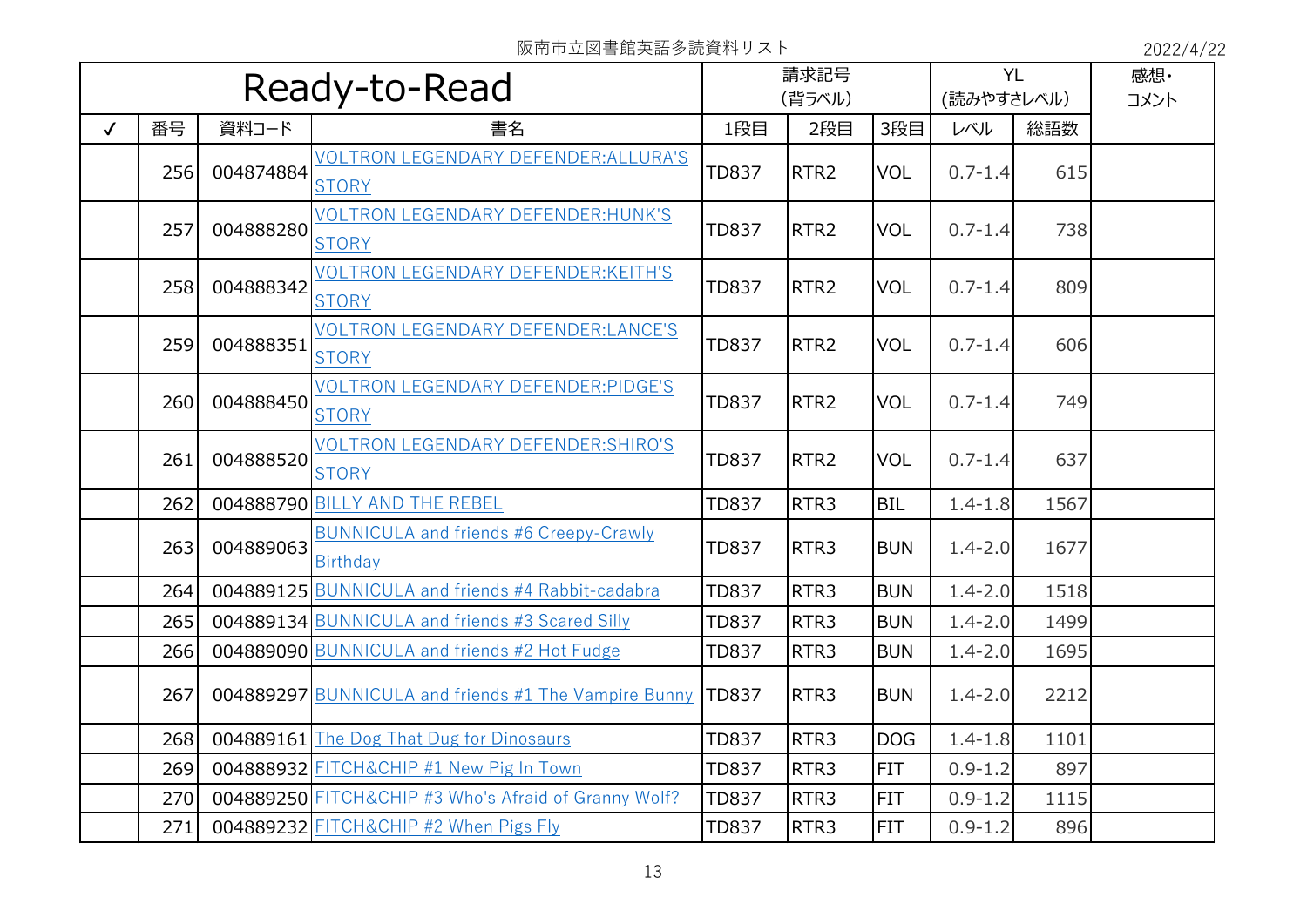| Ready-to-Read |     |           | 請求記号                                                                                                                     |              | <b>YL</b>        |            | 感想·         |      |  |
|---------------|-----|-----------|--------------------------------------------------------------------------------------------------------------------------|--------------|------------------|------------|-------------|------|--|
|               |     |           | (背ラベル)                                                                                                                   |              | (読みやすさレベル)       |            | コメント        |      |  |
| $\checkmark$  | 番号  | 資料コード     | 書名                                                                                                                       | 1段目          | 2段目              | 3段目        | レベル         | 総語数  |  |
|               | 272 |           | 004888861 FITCH&CHIP #4 Invasion of the Pig Sisters                                                                      | <b>TD837</b> | RTR <sub>3</sub> | <b>FIT</b> | $0.9 - 1.2$ | 938  |  |
|               | 273 |           | 004888834 FROM SLAVE TO SOLDIER                                                                                          | <b>TD837</b> | RTR3             | <b>FRO</b> | $1.4 - 2.0$ | 1805 |  |
|               | 274 |           | 004888852 HERE COME THE HARLEM GLOBETROTTERS                                                                             | <b>TD837</b> | RTR3             | <b>HER</b> | $1.8 - 2.2$ | 2005 |  |
|               | 275 |           | 004888923 Mitchell Is Moving                                                                                             | <b>TD837</b> | RTR <sub>3</sub> | <b>MIT</b> | $0.9 - 1.2$ | 1189 |  |
|               | 276 |           | 004889241 GHOSTBUSTERS: WHO YOU GONNA CALL?                                                                              | <b>TD837</b> | RTR3             | <b>GHO</b> | $1.4 - 2.0$ | 1274 |  |
|               | 277 | 004889330 | <b>GHOSTBUSTERS: PROUD TO BE A</b><br><b>GHOSTBUSTER</b>                                                                 | <b>TD837</b> | RTR <sub>3</sub> | <b>GHO</b> | $1.4 - 2.0$ | 1730 |  |
|               | 278 | 004889205 | THE ONE-EYED PEOPLE EATER:THE STORY<br>OF CYCLOPS                                                                        | <b>TD837</b> | RTR <sub>3</sub> | <b>ONE</b> | $1.6 - 2.0$ | 1198 |  |
|               | 279 |           | 004888941 PINKY and REX                                                                                                  | <b>TD837</b> | RTR3             | PIN        | $1.4 - 1.8$ | 1734 |  |
|               | 280 |           | 004888950 PINKY and REX and the Mean Old Witch                                                                           | <b>TD837</b> | RTR3             | PIN        | $1.6 - 2.0$ | 2047 |  |
|               | 281 |           | 004888960 PINKY and REX and the Perfect Pumpkin                                                                          | <b>TD837</b> | RTR <sub>3</sub> | PIN        | $1.6 - 2.0$ | 1700 |  |
|               | 282 |           | 004888979 PINKY and REX Get Married                                                                                      | <b>TD837</b> | RTR3             | PIN        | $1.6 - 2.0$ | 1700 |  |
|               | 283 |           | 004888997 RAGGEDY ANN&ANDY:School Day Adventure                                                                          | K837         | RTR3             | <b>RAG</b> | 1.0         | 850  |  |
|               | 284 |           | 004889054 RAGGEDY ANN&ANDY:Day at the Fair                                                                               | <b>TD837</b> | RTR3             | <b>RAG</b> | 0.8         | 717  |  |
|               | 285 | 004889009 | <b>SECRETS OF AMERICAN HISTORY: Secret</b><br>Agents!Saharks!Ghost Armies!                                               | <b>TD837</b> | RTR <sub>3</sub> | <b>SEC</b> | $1.2 - 2.0$ | 2240 |  |
|               | 286 | 004889072 | <b>SECRETS OF AMERICAN HISTORY: Fearless</b><br>Flyers, Dazzle Painters, and Code Talkers!                               | <b>TD837</b> | RTR <sub>3</sub> | <b>SEC</b> | $1.2 - 2.0$ | 3193 |  |
|               | 287 | 004889081 | <b>SECRETS OF AMERICAN HISTORY: Heroes Who</b><br><b>Risked Everything for Freedom</b>                                   | <b>TD837</b> | RTR <sub>3</sub> | <b>SEC</b> | $1.2 - 2.0$ | 2300 |  |
|               | 288 |           | SECRETS OF AMERICAN HISTORY: You Can't<br>004889312 Bring a Sandwich to the Moonand Other<br><b>Stories about Space!</b> | <b>TD837</b> | RTR <sub>3</sub> | <b>SEC</b> | $1.6 - 2.0$ | 3130 |  |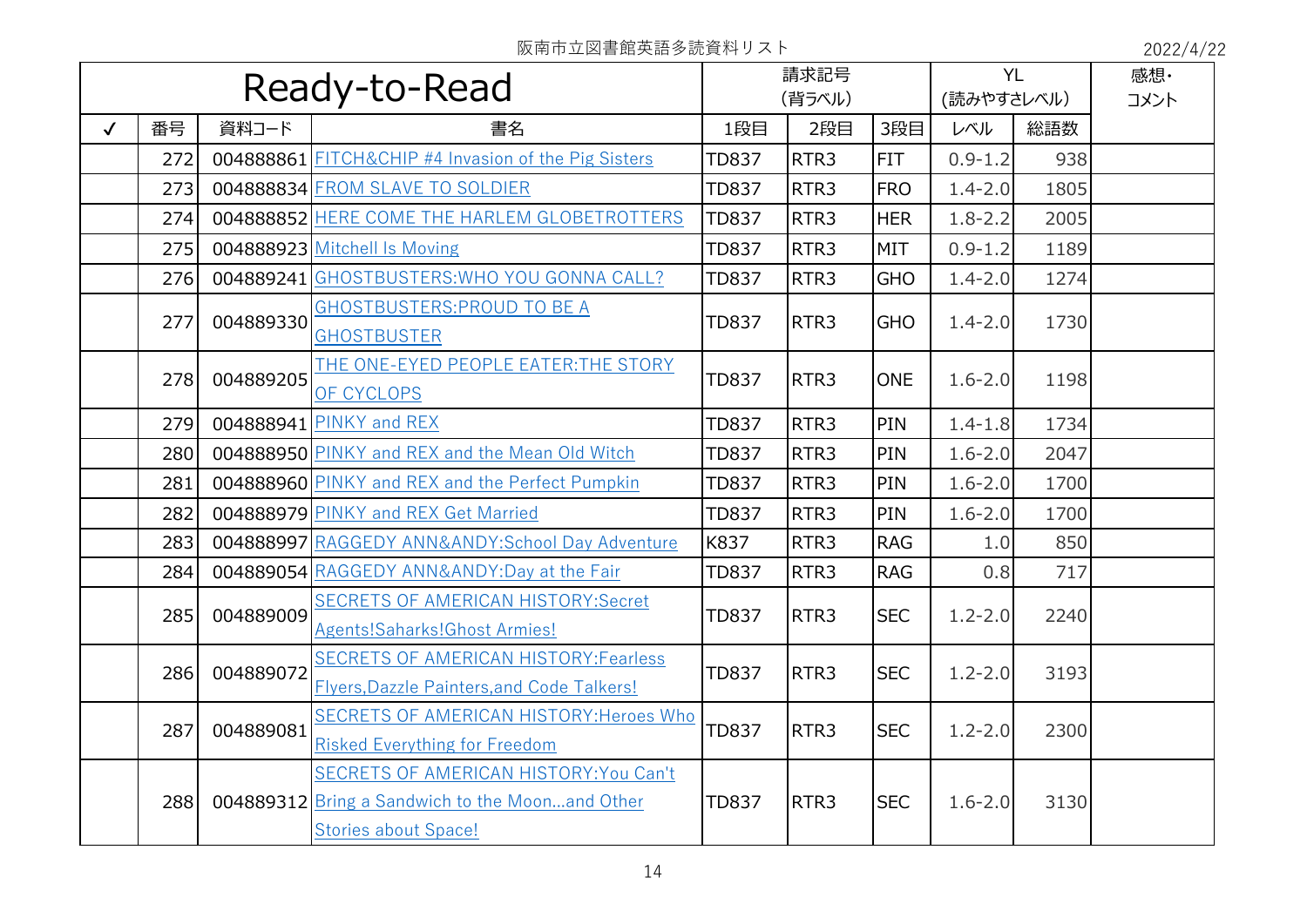| Ready-to-Read |     |           |                                                                                                                   | 請求記号<br>(背ラベル) |                  | <b>YL</b><br>(読みやすさレベル) |             | 感想·<br>コメント |  |
|---------------|-----|-----------|-------------------------------------------------------------------------------------------------------------------|----------------|------------------|-------------------------|-------------|-------------|--|
| $\checkmark$  | 番号  | 資料コード     | 書名                                                                                                                | 1段目            | 2段目              | 3段目                     | レベル         | 総語数         |  |
|               | 289 | 004889170 | <b>SECRETS OF AMERICAN HISTORY: The</b><br><b>Founding Fathers Were Spies!</b>                                    | <b>TD837</b>   | RTR3             | <b>SEC</b>              | $1.2 - 2.0$ | 2300        |  |
|               | 290 |           | 004889027 Sparky and Tidbit                                                                                       | <b>TD837</b>   | RTR3             | <b>SPA</b>              | $1.2 - 1.6$ | 1623        |  |
|               | 291 | 004888899 | <b>SCIENCE OF FUN STUFF: Looking Up! The</b><br><b>Science of Stargazing</b>                                      | <b>TD837</b>   | RTR <sub>3</sub> | <b>SCI</b>              | $1.2 - 2.0$ | 4000        |  |
|               | 292 |           | <b>SCIENCE OF FUN STUFF: The Harlem</b><br>004889180 Globetrotters Present the Points Behind<br><b>Basketball</b> | <b>TD837</b>   | RTR3             | <b>SCI</b>              | $1.2 - 2.0$ | 1904        |  |
|               | 293 | 004889199 | SCIENCE OF FUN STUFF: The Innings and Outs<br>of Baseball                                                         | <b>TD837</b>   | RTR3             | <b>SCI</b>              | $1.2 - 2.0$ | 2692        |  |
|               | 294 | 004889214 | <b>SCIENCE OF FUN STUFF: The Sugary Secrets</b><br><b>Behind Candy</b>                                            | <b>TD837</b>   | RTR3             | <b>SCI</b>              | $1.4 - 2.0$ | 2064        |  |
|               | 295 | 004889223 | SCIENCE OF FUN STUFF: The Thrills and Chills<br>of Amusement Parks                                                | <b>TD837</b>   | RTR3             | <b>SCI</b>              | $1.0 - 1.4$ | 2813        |  |
|               | 296 | 004889303 | SCIENCE OF FUN STUFF: Unmasking the<br><b>Science of Superpowers!</b>                                             | <b>TD837</b>   | RTR3             | <b>SCI</b>              | $1.0 - 1.4$ | 2300        |  |
|               | 297 | 004889045 | <b>SCIENCE OF FUN STUFF: Crayola! The Secrets</b><br>of the Cool Colors and Hot Hues                              | <b>TD837</b>   | RTR <sub>3</sub> | <b>SCI</b>              | $1.2 - 2.0$ | 2145        |  |
|               | 298 | 004889107 | <b>SCIENCE OF FUN STUFF: How Airplanes Get</b><br>from Hereto There!                                              | <b>TD837</b>   | RTR3             | <b>SCI</b>              | $1.4 - 2.0$ | 3065        |  |
|               | 299 | 004889152 | <b>SCIENCE OF FUN STUFF: The Cool Story Behind</b><br>Snow                                                        | <b>TD837</b>   | RTR3             | <b>SCI</b>              | $1.2 - 2.0$ | 1974        |  |
|               | 300 | 004889116 | SCIENCE OF FUN STUFF: Pulling Back the<br><b>Curtain on Magic!</b>                                                | <b>TD837</b>   | RTR3             | <b>SCI</b>              | $1.2 - 2.0$ | 3135        |  |